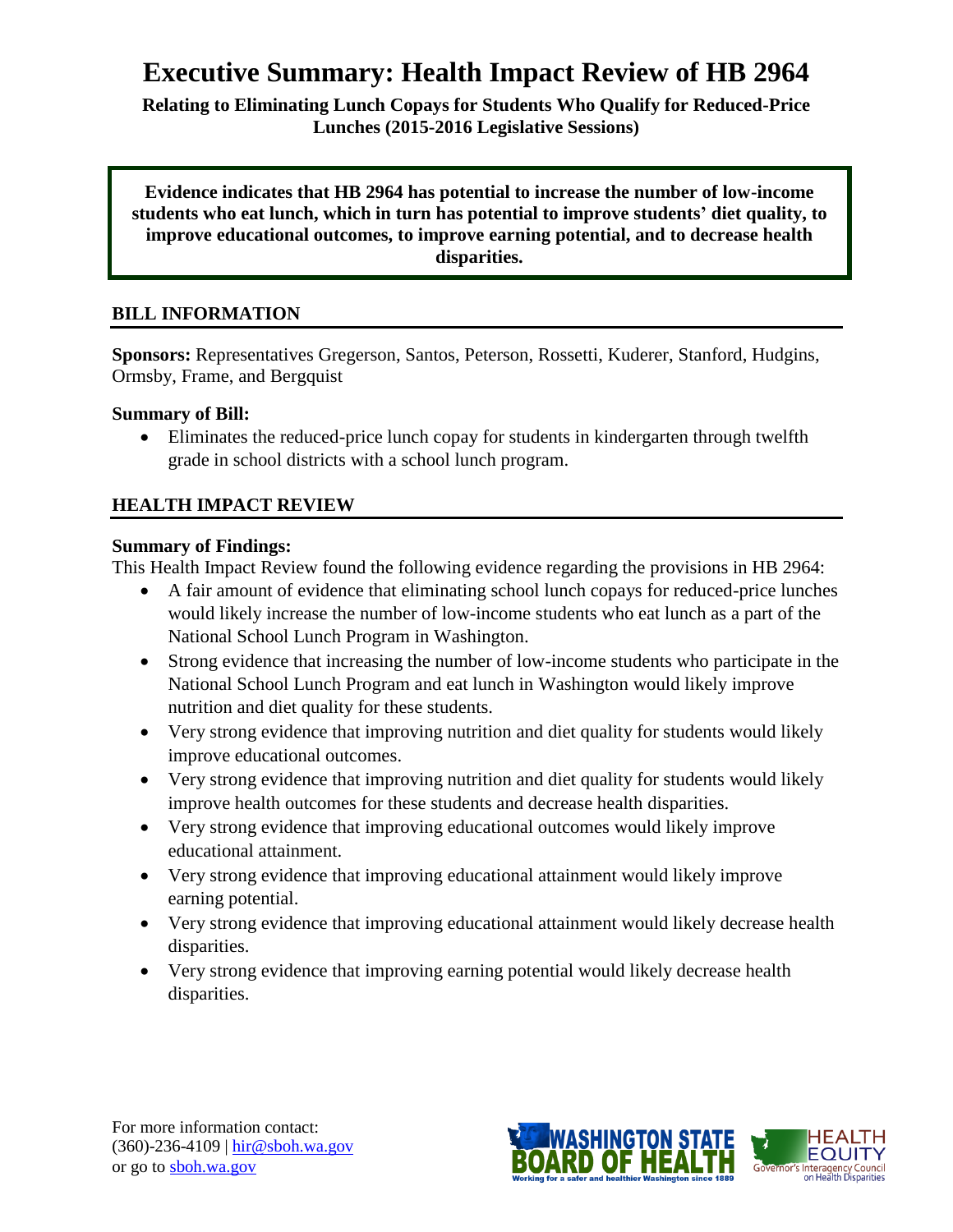# **Health Impact Review of HB 2964**

**Relating to Eliminating Lunch Copays for Students Who Qualify for Reduced-Price Lunches (2015-2016 Legislative Sessions)**

# **November 18, 2016**

Author: Alexandra Montaño Contributor/Reviewer: Christy Hoff Reviewer: Michelle Davis Reviewer: Kelie Kahler

# **Acknowledgement**

We would like to thank the experts who provided consultation and technical support during this Health Impact Review.

## **Contents**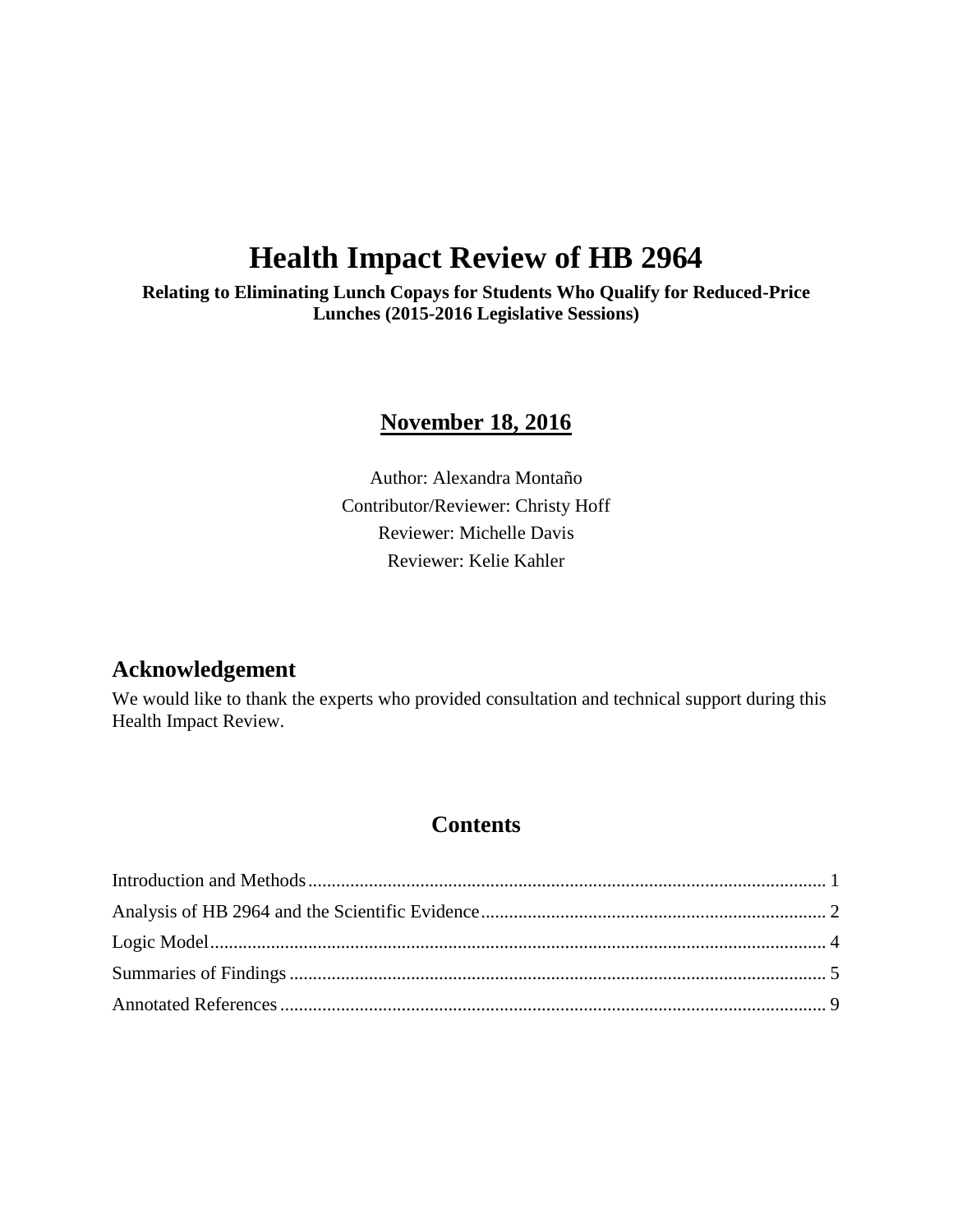# **Introduction and Methods**

<span id="page-2-0"></span>A Health Impact Review is an analysis of how a proposed legislative or budgetary change will likely impact health and health disparities in Washington state [\(RCW 43.20.285\)](http://apps.leg.wa.gov/rcw/default.aspx?cite=43.20.285). For the purpose of this review 'health disparities' have been defined as the differences in disease, death, and other adverse health conditions that exist between populations [\(RCW 43.20.270\)](http://apps.leg.wa.gov/rcw/default.aspx?cite=43.20.270). This document provides summaries of the evidence analyzed by State Board of Health staff during the Health Impact Review of House Bill 2964 [\(HB 2964\)](http://app.leg.wa.gov/billinfo/summary.aspx?bill=2964&year=2015) from the 2015-2016 legislative sessions.

Staff analyzed the content of HB 2964 and created a logic model depicting possible pathways leading from the provisions of the bill to health outcomes. We consulted with experts and contacted stakeholders with diverse perspectives on the bill. State Board of Health staff can be contacted for more information on which stakeholders were consulted on this review. We conducted objective reviews of the literature for each pathway using databases including PubMed and Google Scholar.

The following pages provide a detailed analysis of the bill including the logic model, summaries of evidence, and annotated references. The logic model is presented both in text and through a flowchart (Figure 1). The logic model includes information on the strength of the evidence for each relationship. The strength-of-evidence has been defined using the following criteria:

- Not well researched: the literature review yielded few if any studies or only yielded studies that were poorly designed or executed or had high risk of bias.
- **A fair amount of evidence:** the literature review yielded several studies supporting the association, but a large body of evidence was not established; or the review yielded a large body of evidence but findings were inconsistent with only a slightly larger percent of the studies supporting the association; or the research did not incorporate the most robust study designs or execution or had a higher than average risk of bias.
- **Strong evidence:** the literature review yielded a large body of evidence on the relationship (a vast majority of which supported the association) but the body of evidence did contain some contradictory findings or studies that did not incorporate the most robust study designs or execution or had a higher than average risk of bias; or there were too few studies to reach the rigor of 'very strong evidence'; or some combination of these.
- **Very strong evidence:** the literature review yielded a very large body of robust evidence supporting the association with few if any contradictory findings. The evidence indicates that the scientific community largely accepts the existence of the association.

This review was subject to time constraints, which influenced the scope of work for this review. The annotated references are only a representation of the evidence and provide examples of current research. In some cases only a few review articles or meta-analyses are referenced. One article may cite or provide analysis of dozens of other articles. Therefore the number of references included in the bibliography does not necessarily reflect the strength-of-evidence. In addition, some articles provide evidence for more than one research question so they are referenced multiple times.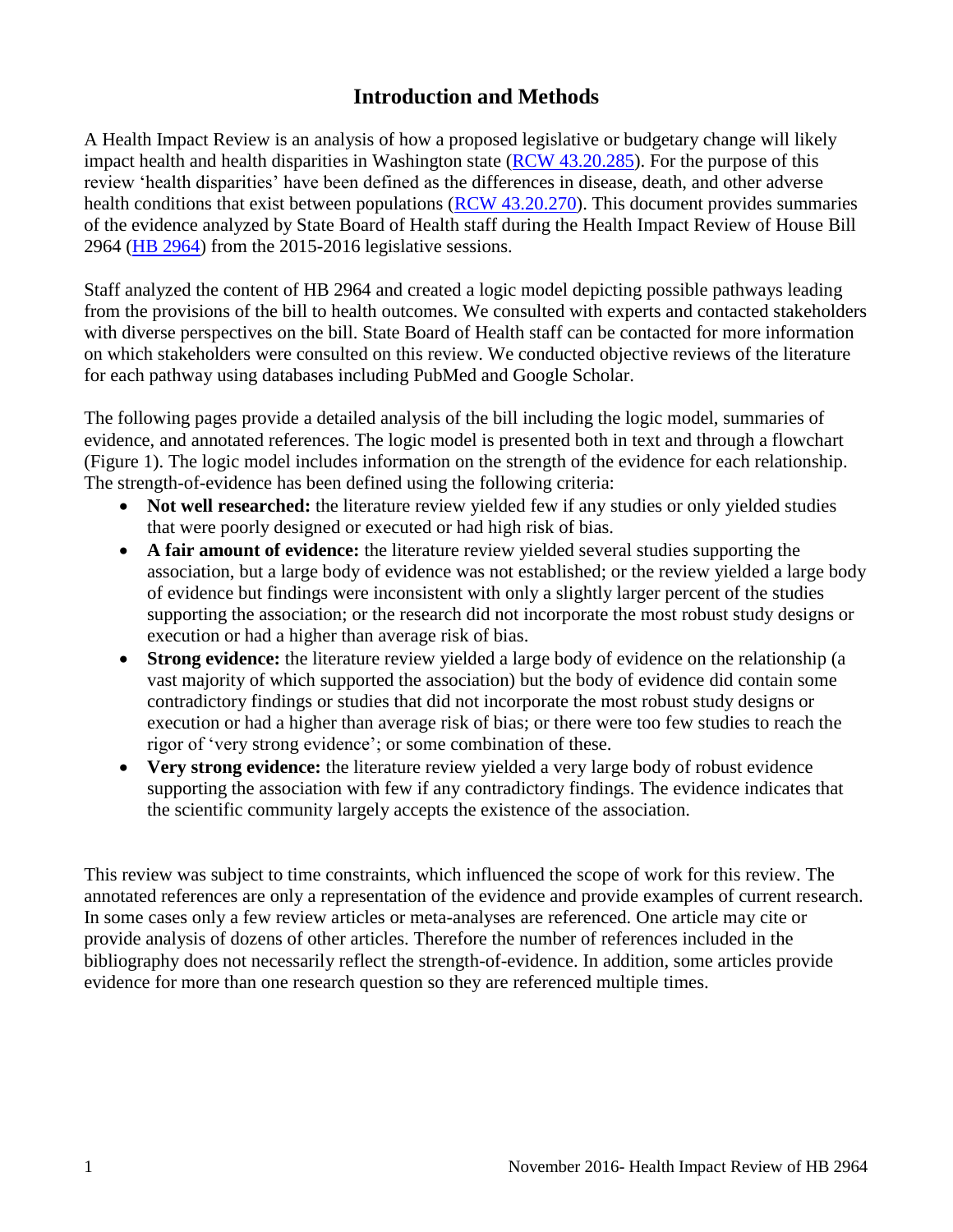## **Analysis of HB 2964 and the Scientific Evidence**

#### <span id="page-3-0"></span>*Summary of relevant background information*

- All public schools, nonprofit private schools, and Residential Child Care Institutions in the United States can participate in the federally funded National School Lunch and School Breakfast Programs.<sup>[1](#page-10-1)</sup>
- Children from families with incomes at or below 130% of the federal poverty level receive free school meals and children from families with incomes between 130% and 185% of the poverty level receive school meals at a reduced-price of no more than 40 cents per lunch.<sup>[1](#page-10-1)</sup>

#### *Summary of HB 2964*

 Eliminates the reduced-price lunch copay for students in kindergarten through twelfth grade in school districts with a school lunch program.

#### *Health impact HB 2964*

Evidence indicates that HB 2964 has potential to increase the number of low-income students who eat lunch, which in turn has potential to improve students' diet quality, to improve educational outcomes, to improve earning potential, and to decrease health disparities.

#### *Pathways to health impacts*

The potential pathways leading from the provisions of HB 2964 to decreased health disparities are depicted in Figure 1. There is a fair amount of evidence that eliminating the reduced-price lunch copay for kindergarten through twelfth grade would likely increase the number of low-income students who eat lunch as a part of the National School Lunch Program (NSLP).<sup>[1-4](#page-10-1)</sup> There is strong evidence that increasing the number of low-income students who participate in NSLP and eat lunch would likely improve nutrition and diet quality for these students,<sup>[5-9](#page-11-0)</sup> which is very strongly associated with improved educational<sup>[1,](#page-10-1)[10-14](#page-13-0)</sup> and health outcomes.<sup>[15-17](#page-15-0)</sup> In addition, the literature indicates that increased educational opportunities and outcomes are very strongly linked to increased educational attainment,  $18-21$  which in turn is very strongly associated with both improved health<sup>[22-34](#page-17-0)</sup> and increased income<sup>[23](#page-17-1)[,35](#page-20-0)</sup> (which is also very strongly linked to improved health).[22-24](#page-17-0)[,26](#page-18-0)[,31](#page-19-0)[,32](#page-19-1)[,36-42](#page-20-1) Because this bill specifically applies to students who are eligible for reduced-price lunch it would likely have the greatest impact among low-income students. In addition, because schools in Washington with high percentages of low-income students also have higher percentages of students of color,<sup>[43](#page-22-0)</sup> this bill could help increase the number of students of color who participate in the school lunch program as well. Low-income students and students of color are more likely to experience health disparities<sup>[15-17](#page-15-0)[,44](#page-22-1)</sup> and therefore, increasing participation in the NSLP among these students has potential to decrease these disparities.

Due to time limitations we only researched the most direct connections between the provisions of the bill and decreased health disparities and did not explore the evidence for all possible pathways. For example, potential pathways that were not researched include:

- Evidence for how students eating school lunch impacts the food security and nutrition of their family members.
- Evidence for how eliminating the reduced-price lunch copay impacts a family's financial stability.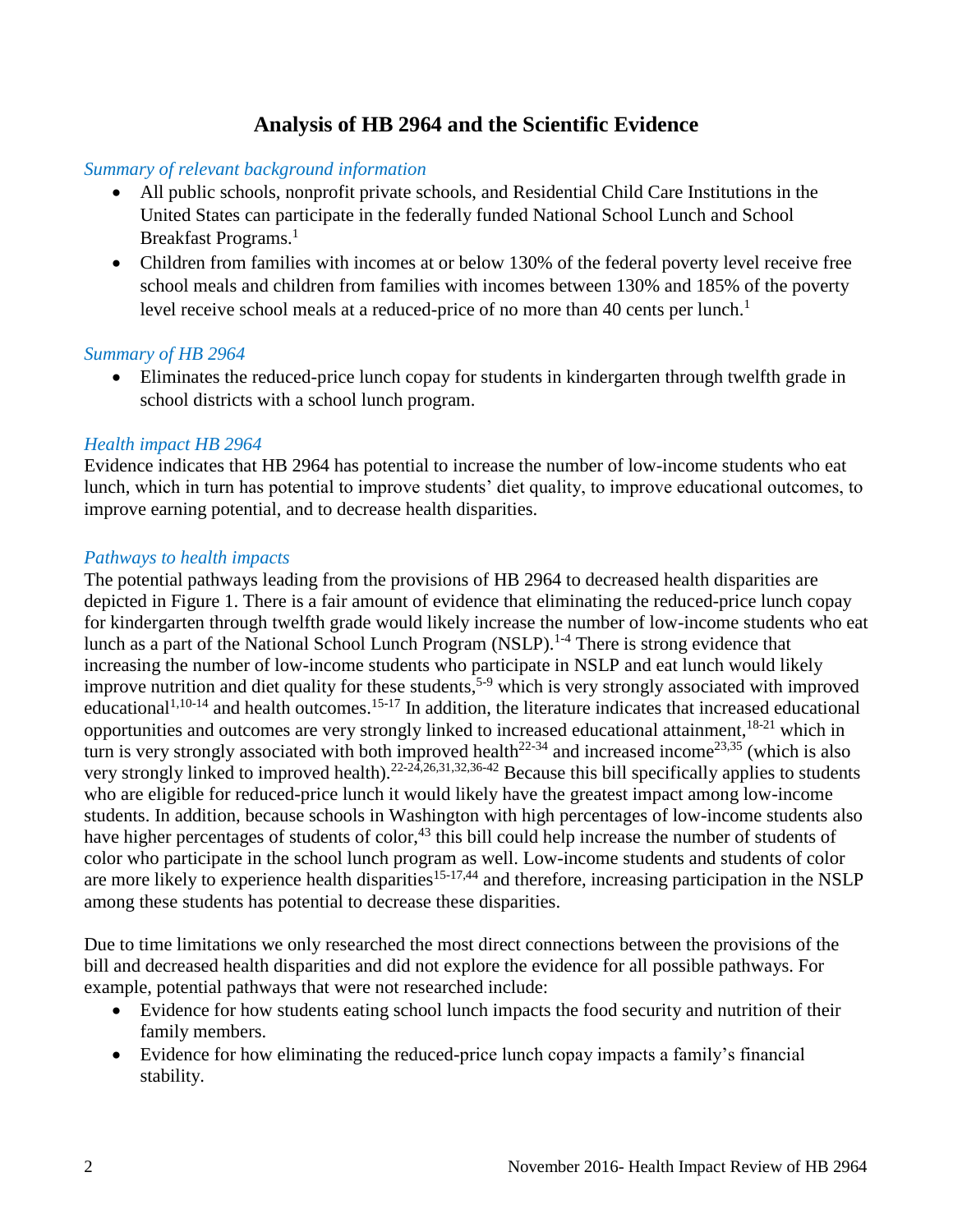#### *Magnitude of impact*

The number of students that would be impacted by this bill is unclear as specific data on the number of students eligible for reduced-price lunch was not able to be obtained. However, the Office of Superintendent of Public Instruction (OSPI) Washington State Report Card for the 2015-2016 school year indicates that there are 477,828 students eligible to receive free or reduced-price meals, which is 44% of students. Because this estimate includes students eligible for either free or reduced-price lunch as well as students enrolled in Pre-K who are not currently covered by this bill, it is an overestimate of the actual impact. From a financial perspective, the fiscal note for HB 2964 prepared in February 2016 indicates that in the 2014-2015 school year approximately 8,385,539 reduced-price school lunches were served and of these, 2,893,452 were served to students in K-3. It is important to note that funding to eliminate the reduced-price lunch copay for kindergarten through third grade was included as a proviso in the 2007-2008 OSPI budget and this bill further expands the provision to grades 4-12. Therefore, at a price of 40 cents per reduced-price lunch, and subtracting the lunches served to students in K-3, the total impact of this bill would be approximately \$2,196,955 annually (5,492,087 lunches in grades 4-12 multiplied by 40 cents per lunch).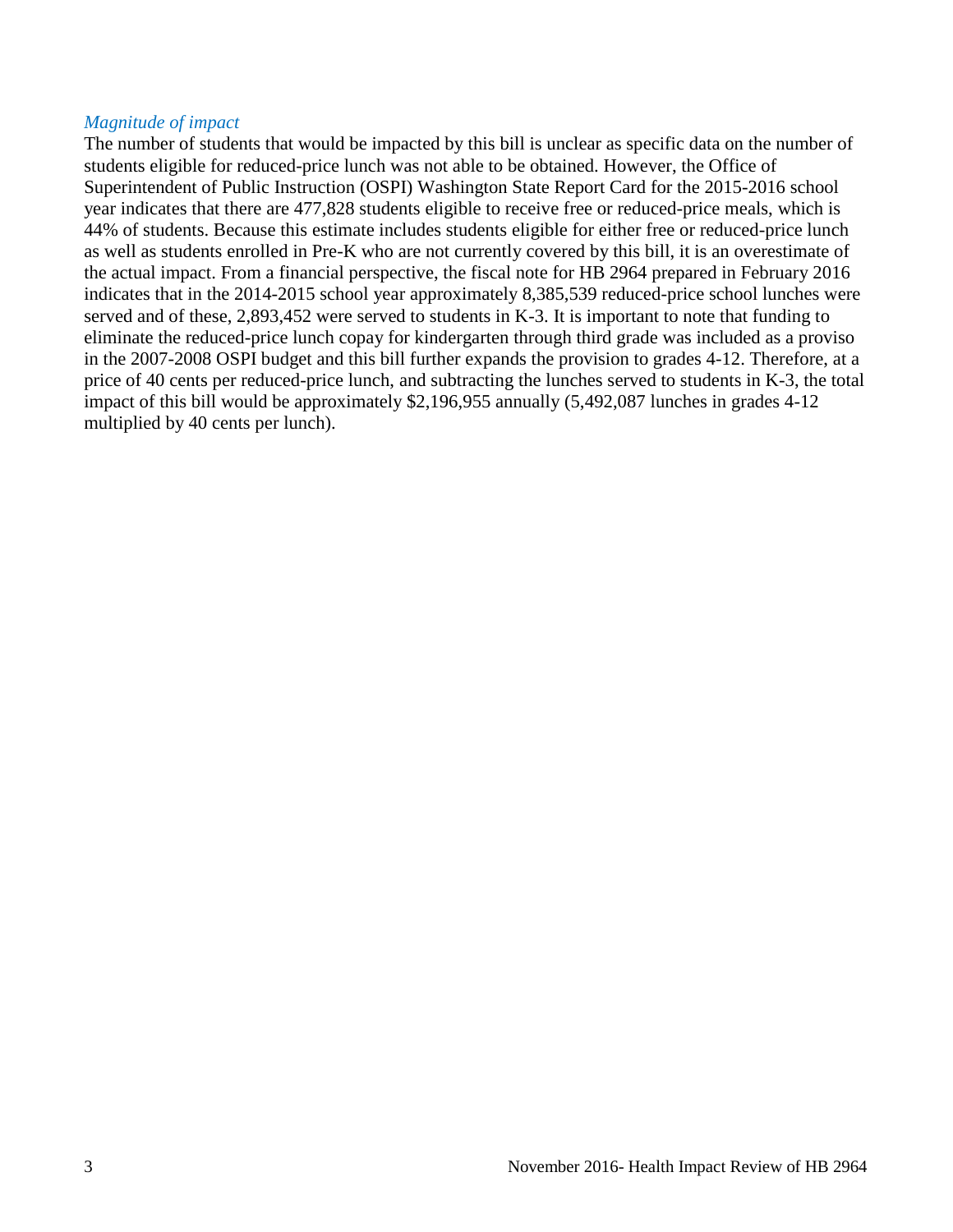# **Logic Model**



<span id="page-5-0"></span>**Figure 1 Relating to Eliminating Lunch Copays for Students Who Qualify for Reduced-Price Lunches HB 2964**

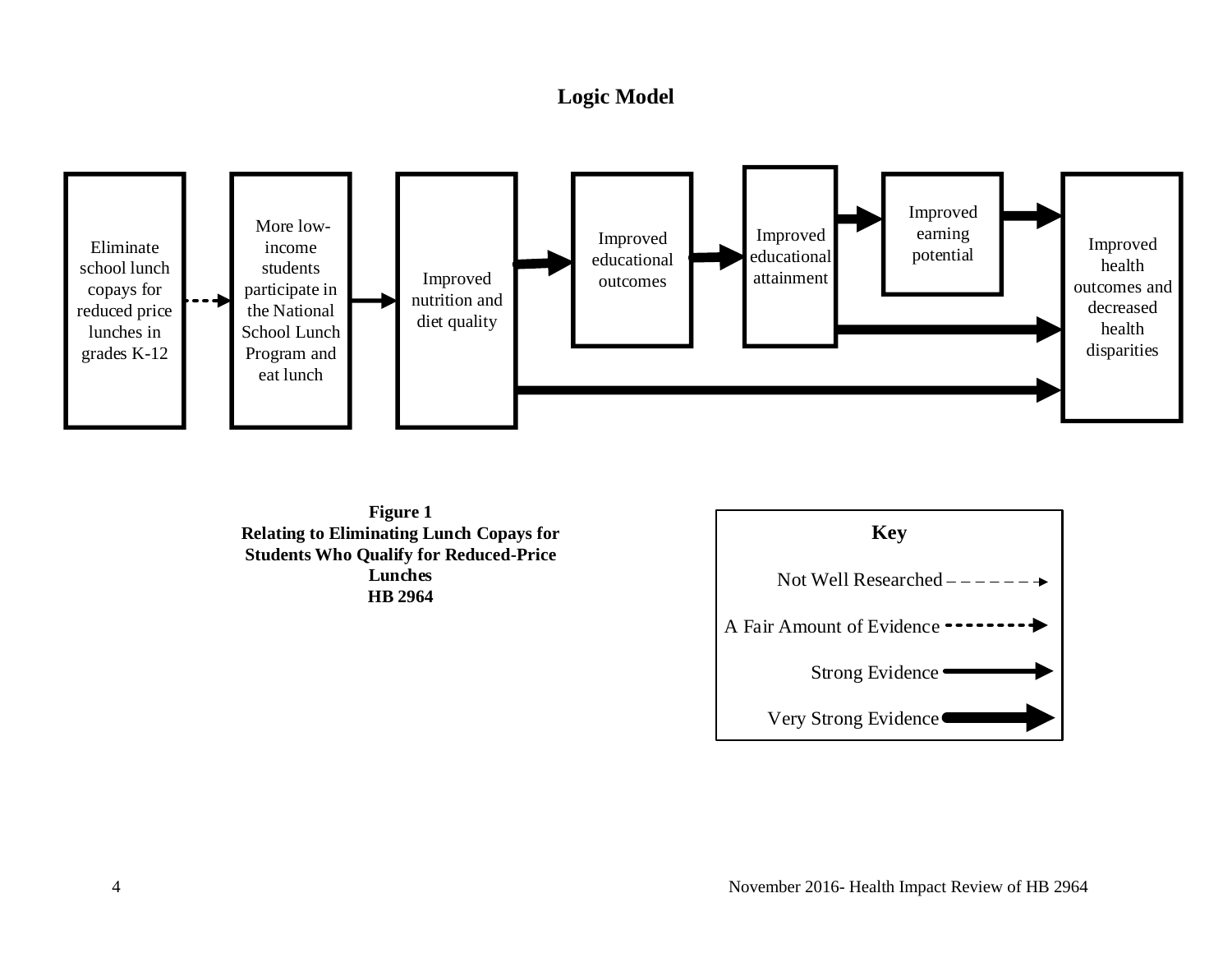## **Summaries of Findings**

#### <span id="page-6-0"></span>**Will eliminating school lunch copays for reduced-price lunches in grades K-12 increase the number of low-income students eat lunch as a part of the National School Lunch Program in Washington state?**

There is a fair amount of evidence that eliminating school lunch copays for reduced-price lunch in grades K-12 would likely increase the number of low-income students who participate in NSLP and eat lunch. While the success of alternative models such as universal free school meals and eliminating reduced-price breakfast have been studied, very little literature exists that examines the association between eliminating reduced-price lunch and student participation. The Government Accountability Office issued a report that identified 5 states and 35 school districts across 19 states that have eliminated the reduced-price fee for school meals in the 2008-2009 school year.<sup>[2](#page-10-2)</sup> Of these, the authors found that 20 of the 23 school districts that specifically eliminated reduced-price fees for lunch reported increased participation in the school lunch program. [2](#page-10-2) Further, the average change in participation for lunch among reduced-price-eligible students in these districts was an 11 percentage point increase, which was greater than the national change in this rate over the same year.<sup>[2](#page-10-2)</sup> Although less generalizable to this particular bill, additional research has demonstrated that schools that have implemented universal free school meals have seen striking increases in participation in the school meal programs compared to other non-participating schools.<sup>[1,](#page-10-1)[4](#page-11-1)</sup> For example, participation in school lunch programs was 47% higher in implementing schools than non-implementing schools across Illinois, Kentucky, and Michigan.[1](#page-10-1) Further, schools that have eliminated the reduced-price breakfast and implemented universal free breakfast for all students have also seen increased participation in school breakfast participation.<sup>[3](#page-10-3)</sup> These studies provide a basis for understanding the potential success of an alternative model for providing school meals to students. Because this bill specifically applies to students who are eligible for reduced-price lunch it would likely have the greatest impact among low-income students. In addition, because schools in Washington with high percentages of low-income students also have higher percentages of students of color,  $43$  this bill could help increase the number of students of color who participate in the school lunch program as well.

#### **Will increasing the number of low-income students who participate in the National School Lunch Program and eat lunch in Washington state improve nutrition and diet quality for these students?**

There is strong evidence that increasing the number of low-income students who participate in the National School Lunch Program and eat lunch in Washington state would likely improve nutrition and diet quality for these students. Data indicate that NSLP participants are more likely than nonparticipants to have adequate vitamin and mineral uptake;<sup>[5](#page-11-0)</sup> more likely to consume vegetables, fluid milk, flavored milk, and fruit or 100% fruit juice; and less likely to consume salty snacks, and sweets and desserts at lunch.<sup>[6,](#page-12-0)[7](#page-12-1)</sup> Another study found that compared to lunches that were brought from home, lunches from the NSLP were lower in calories, fat, saturated fat, sugar, vitamin C, and iron but were higher in protein, sodium, fiber, vitamin A, and calcium.<sup>[7](#page-12-1)</sup> Based on these findings, the authors concluded that school lunches were more likely to meet nutrition standards than packed lunches.<sup>[7](#page-12-1)</sup> Further, NSLP participants from families who were income-eligible to receive free or reduced-price meals had a higher Healthy Eating Index-2005  $(HEI-2005)$  score than nonparticipants, which indicates a higher quality diet.<sup>[6](#page-12-0)[,8](#page-12-2)</sup> Finally, the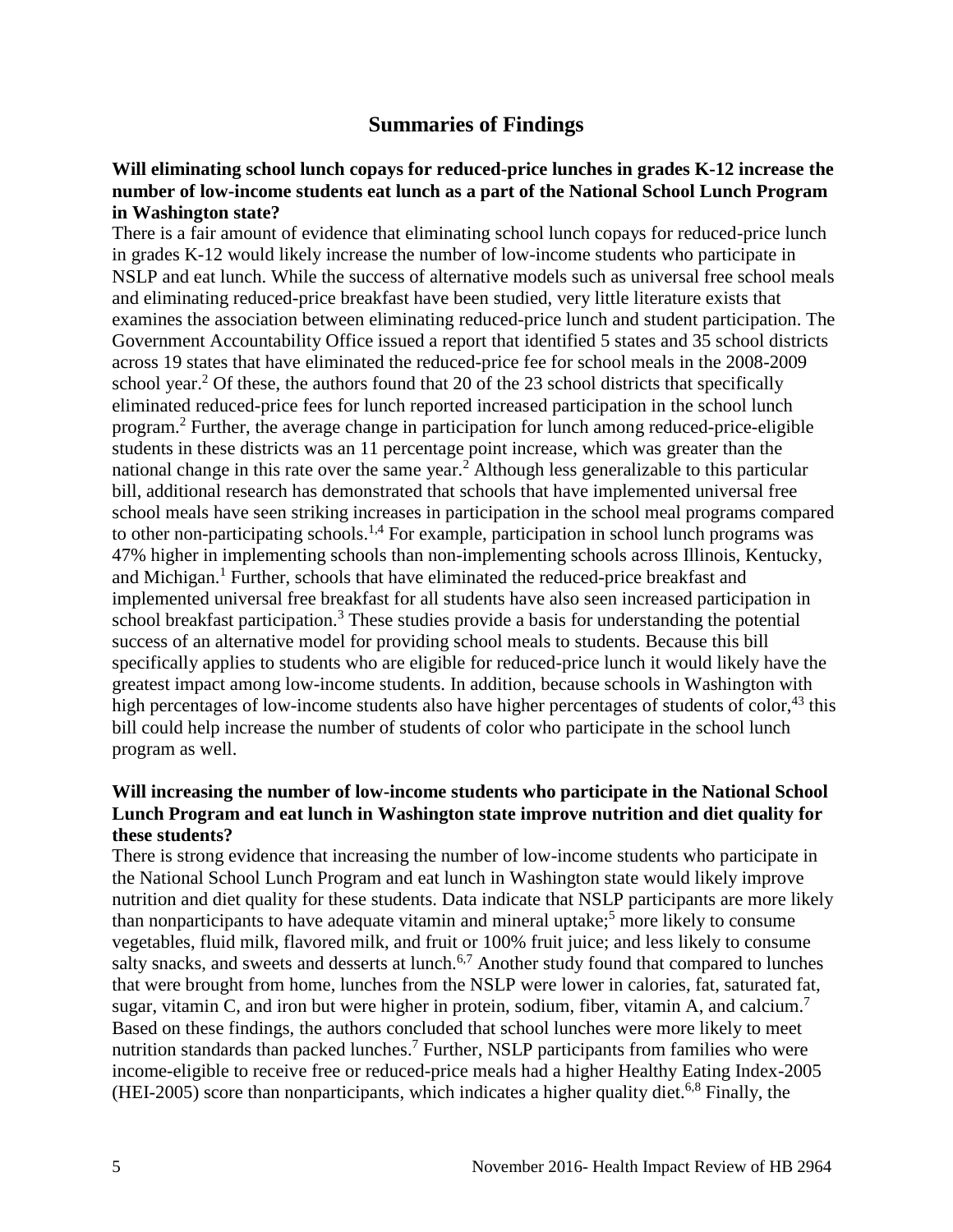importance of consuming lunch is highlighted by research that has demonstrated that children and adolescents who miss lunch have lower overall micronutrient intakes and lower intakes of fiber, calories, and sodium[.](#page-13-1) $9$ 

#### **Will improving nutrition and diet quality for students improve educational outcomes?**

There is very strong evidence that improving nutrition and diet quality for students would likely improve educational outcomes. One review article found that the relationship between nutrition and cognition has been well researched and a consensus exists among the scientific community that normal brain function is impacted by dietary building blocks such as amino acids, iron, zinc, protein, carbohydrates, and various vitamins and minerals that we derive from our food.<sup>[13](#page-14-0)</sup> Further, data indicate that students with poorer diet quality are more likely to perform worse on assessments and that students who reported higher academic performance were more likely to consume milk, vegetables, fruit, and lower intakes of fat on a daily basis.<sup>[11,](#page-14-1)[12](#page-14-2)</sup> By increasing the number of students who participate in the school lunch program, it can be expected that students are also less likely to go hungry during the school day. Given this hypothesis, a number of studies have examined the impacts of food insecurity, inadequate intakes of nutrients and energy, and hunger on school performance and have demonstrated outcomes such as lower mean grade point average, lower scores on academic achievement tests, behavior problems, worse school attendance, increased likelihood of repeating a grade, and more disciplinary action.<sup>[1](#page-10-1)[,10](#page-13-0)[,13](#page-14-0)[,14](#page-15-1)</sup> Many of these associations persisted after controlling for factors such as race/ethnicity, poverty index, age, and gender.<sup>[10](#page-13-0)</sup> Therefore, increasing the number of students who participate in the National School lunch program and have access to nutritious meals at school would likely improve students' educational outcomes.

#### **Will improving nutrition and diet quality for students improve health outcomes and decrease health disparities?**

There is very strong evidence that improving nutrition and diet quality for students would likely improve health outcomes and decrease health disparities among low-income students and students of color. There is a consensus in the scientific literature that poor nutrition and diet quality contribute to poor health outcomes such as obesity, cardiovascular disease, and diabetes both in adults and children and these outcomes vary by race/ethnicity and income.<sup>[16](#page-15-2)[,44](#page-22-1)</sup> Data show that in 2012, close to 10% of Washington students in grades 8, 10, and 12 were obese and another 13-14% were overweight.[15](#page-15-0) Among 10th grade students, American Indian/Alaska Natives, Blacks, Hispanics, and Pacific Islanders were more likely than their white counterparts to be overweight or obese.[15](#page-15-0) There also appears to be a disproportionately higher incidence of type 2 diabetes among minority children nationally with the highest incidence found among Navajo Indian females (38.42 cases per 100,000 people compared to 3.7 cases per 100,000 white females).[17](#page-16-1) Further, data indicate that children from lower income households have more than two times the odds of being obese than children from higher income households and the rates of severe obesity are 1.7 times higher among poor children.<sup>[44](#page-22-1)</sup> One review article examined extensive literature that demonstrates an association between childhood obesity and outcomes such as hypertension, high blood lipids, chronic inflammation, increased blood clotting tendency, endothelial dysfunction, hyperinsulinaemia, sleep apnea, asthma, and type 2 diabetes.<sup>[16](#page-15-2)</sup> Further, type 2 diabetes presents additional risks such as heart disease, stroke, kidney failure, and blindness.<sup>[16](#page-15-2)</sup> In addition to the physical health risks from childhood obesity, many studies have indicated substantial psychosocial consequences such as negative self-image and stereotyping.[16](#page-15-2)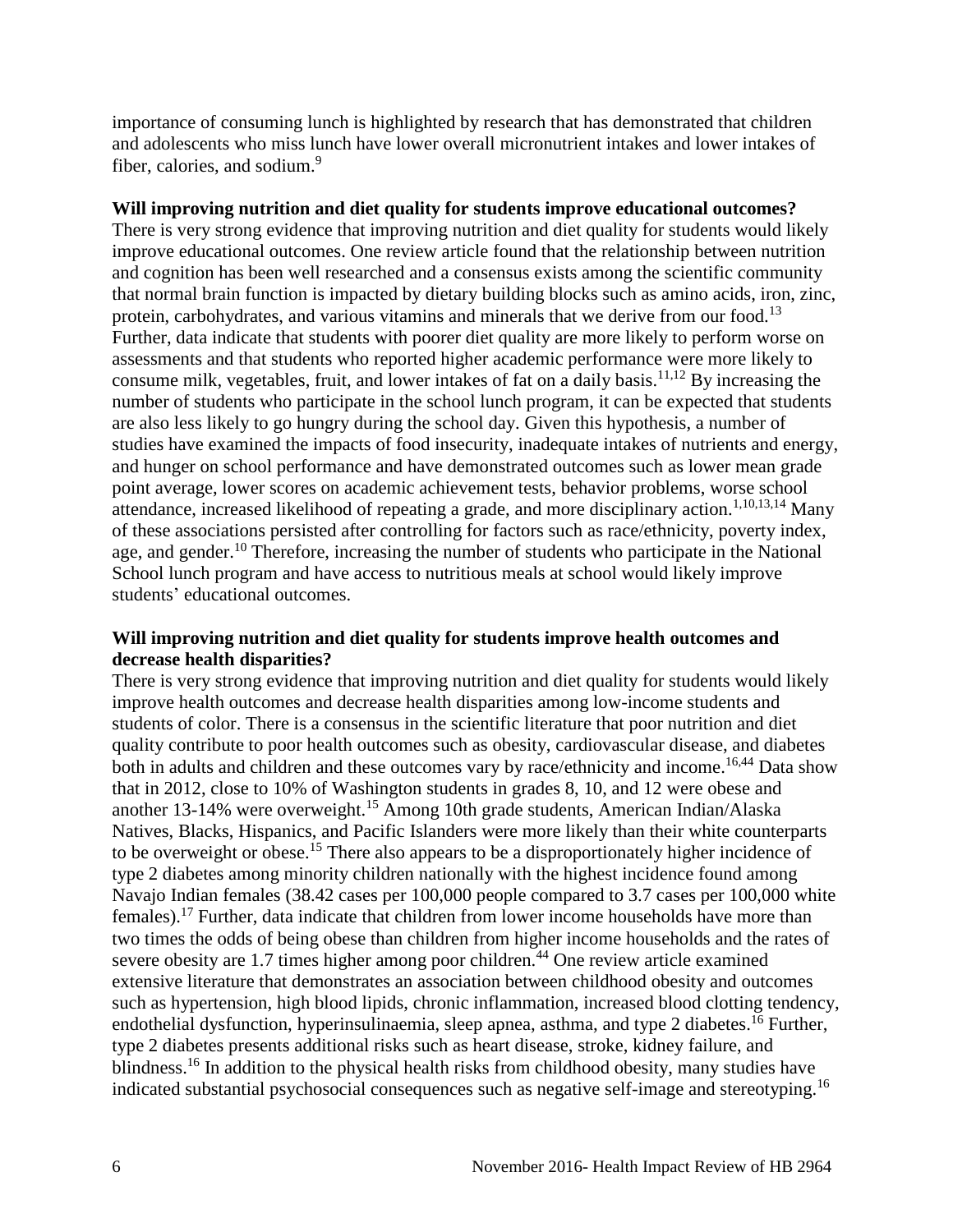Because the same students who are eligible for reduced-price lunch are also experiencing health disparities, improved health outcomes for these students has potential to decrease health disparities.

#### **Will improving educational outcomes improve educational attainment?**

There is very strong evidence that improved educational outcomes such as those linked to eating a nutritious lunch (e.g. higher grades and increased readiness to learn) are associated with higher educational attainment.<sup>[18-21](#page-16-0)</sup> For example, one study found that low grades during primary school were predictive of not having completed a secondary education by age 20 or  $21.^{21}$  $21.^{21}$  These links are well documented and because this connection is widely accepted, less time was dedicated to researching this relationship. In addition several measures of educational outcomes are innately indicative of education attainment (e.g. specific grades are required as a prerequisite for high school graduation—one measure of educational attainment) further supporting the strength-ofevidence for this relationship.

#### **Will improving educational attainment improve earning potential?**

There is very strong evidence for the connections between increasing educational attainment and increasing income as well as decreasing rates of unemployment. These links are well documented globally, and data indicate that these trends do exist in Washington state as well.<sup>[23](#page-17-1)[,35](#page-20-0)</sup> Because this connection is widely accepted, less time was dedicated to researching this relationship.

#### **Will improving earning potential improve health outcomes and decrease health disparities?**

There is very strong evidence that improving earning potential will improve health outcomes and decrease health disparities. There is a large body of robust evidence that supports the association between income, or socioeconomic position, and health.<sup>[22-24](#page-17-0)[,26](#page-18-0)[,31](#page-19-0)[,32](#page-19-1)[,36-42](#page-20-1)</sup> Significant correlations exist between lower income and a number of health indicators including worse overall selfreported health, depression, stress, asthma, arthritis, stroke, oral health, tobacco use, women's health indicators, health screening rates, physical activity, and diabetes.<sup>[23](#page-17-1)[,24](#page-17-3)[,36](#page-20-1)[,39](#page-21-0)[,41](#page-21-1)</sup> Further, 2015 data indicate that age-adjusted death rates were higher in Washington census tracks with higher poverty rates.<sup>[31](#page-19-0)</sup> Household income was also the strongest predictor of self-reported health status in Washington in 2016, even after accounting for age, education, and race/ethnicity.<sup>[32](#page-19-1)</sup> Among children, evidence indicates that low socioeconomic status in the first five years of life has negative health outcomes in later childhood and adolescence including activity-limiting illness, parent-reported poor health status, acute and recurrent infections, increasing body mass index  $(BMI)$ , dental caries, and higher rates of hospitalization.<sup>[40](#page-21-2)</sup> Finally, financial stress in itself is also associated with adverse outcomes for families such as problem behavior in adolescents, interparental conflict, and parental depression.<sup>[38](#page-20-2)</sup>

#### **Will improving educational attainment improve health and decrease health disparities?**

There is very strong evidence that higher educational attainment is associated with better health. Data collected nationally and in Washington state indicate a correlation between higher educational attainment and positive health outcomes such as decreased rates of diabetes, oral health problems, tobacco use, inactivity, obesity, depression, and coronary heart disease. The correlation between health and education is observed even after controlling for income, which can also serve as a mediating factor.<sup>[22-34](#page-17-0)</sup>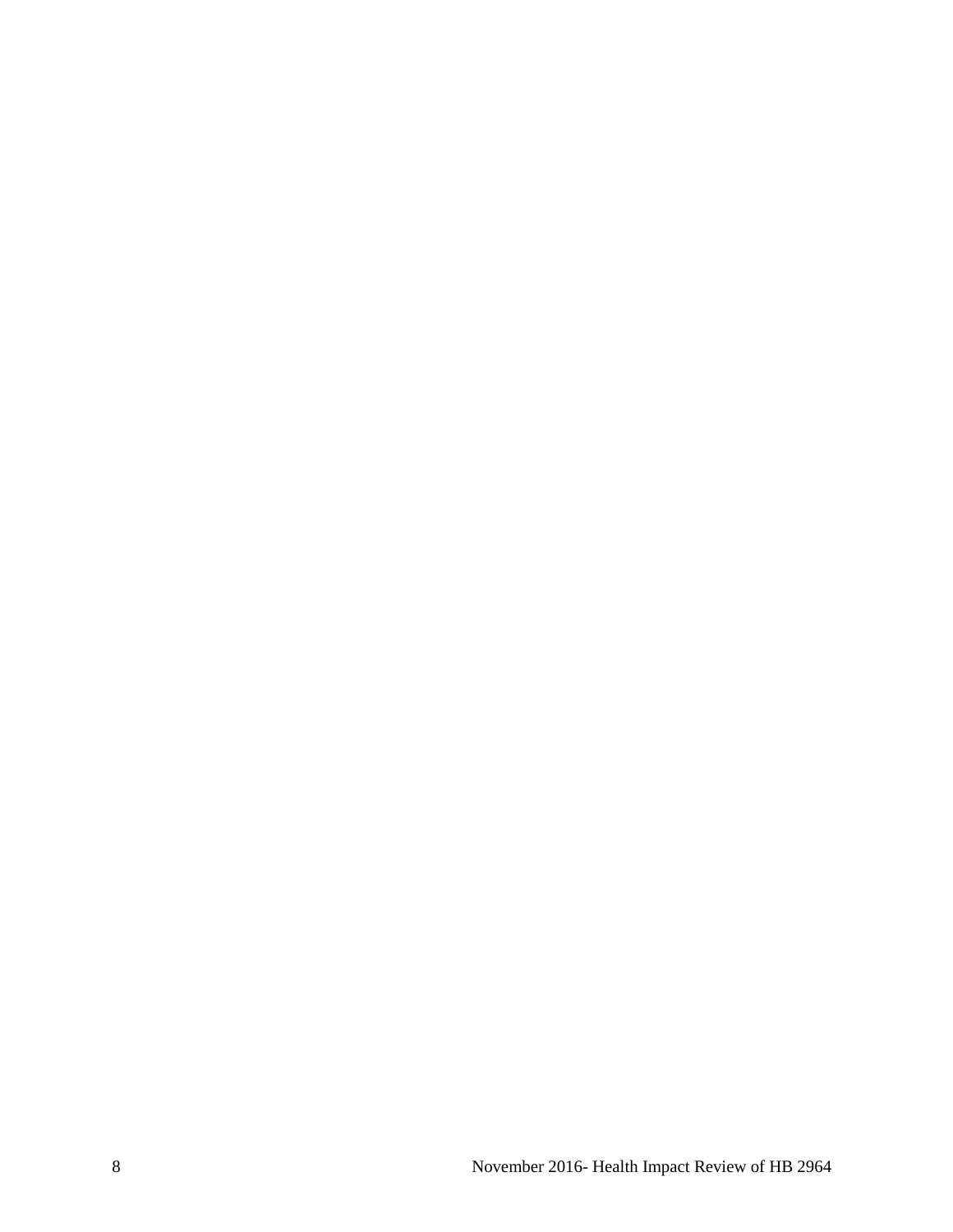## **Annotated References**

#### <span id="page-10-1"></span><span id="page-10-0"></span>**1. Levin Madeleine, Hewins Jessie.** *Universal Free School Meals: Ensuring that All Children Are Able to Learn.* **Sargent Shriver National Center on Poverty Law 2014.**

Levin et al. present an overview of the school meal participation, the importance of nutrition on academic achievement, and success stories from districts and states across the country that have implemented alternative meal delivery programs. The authors discuss research that indicates that nourished children are not only better test-takers and participants in school but they are also more likely to arrive on time, behave, have better attendance and be alert in class. Further, hungry children and teens are more likely to have lower math scores, repeat a grade, be suspended from school, and have altercations with their peers. School meal participants are more likely to consume fruit, vegetables, and milk and when meals are offered at no charge to students, a growing body of evidence indicates that school meal participation increases. The report continues on to discuss the various ways that schools have been able to implement universal free meals to their students, including through the community eligibility provision, and the success these schools have seen in increased participation. The authors conclude that school meal programs often help families stretch their limited resources further to ensure that their children can succeed in school and further efforts are needed to expand the uptake of free meal models and the use of community eligibility.

#### <span id="page-10-2"></span>2.*School Meal Programs: Experiences of the States and Districts That Eliminated Reduced-price Fees.* **United States Government Accountability Office;2009.**

In this report, the Government Accountability Office (GAO) presents information on three questions: "(1) What is known about the state and local jurisdictions that have eliminated the reduced-price fee for the school lunch or breakfast programs? (2) What have been the experiences of state and local jurisdictions that have eliminated reduced-price fees with respect to factors such as participation, errors, and costs? (3) What factors may help or hinder the establishment or continuation of programs that eliminate reduced-price fees?" In order to understand the answers to these questions, the authors identified 5 states and 35 school districts across 19 states that have eliminated the reduced-price fee for school meals in the 2008-2009 school year. Although the report also presents data related to the impacts of such programs on breakfast participation, the most relevant finding to this review is that 20 of the 23 school districts that eliminated reduced-price fees reported increased participation in school lunch. Further, the average change in participation for lunch among reduced-price-eligible students was an 11 percentage point increase. The authors note that this increase was greater than the national change in this rate over the same year.

#### <span id="page-10-3"></span>3. **Bernstein LS, McLaughlin JE, Crepinsek MK, et al.** *Evaluation of the school breakfast program pilot project: Final report. Special nutrition programs. Report number cn-04-sbp. Nutrition assistance program report series.* **Alexandria, VA USDA, Food and Nutrition Service;2004.**

In 1998 Congress authorized a three year (2000-2003) School Breakfast Program Pilot Project to evaluate the effects of providing universal free school breakfast in six districts across the United States. Control schools continued to offer the regular School Breakfast Program. Bernstein et al.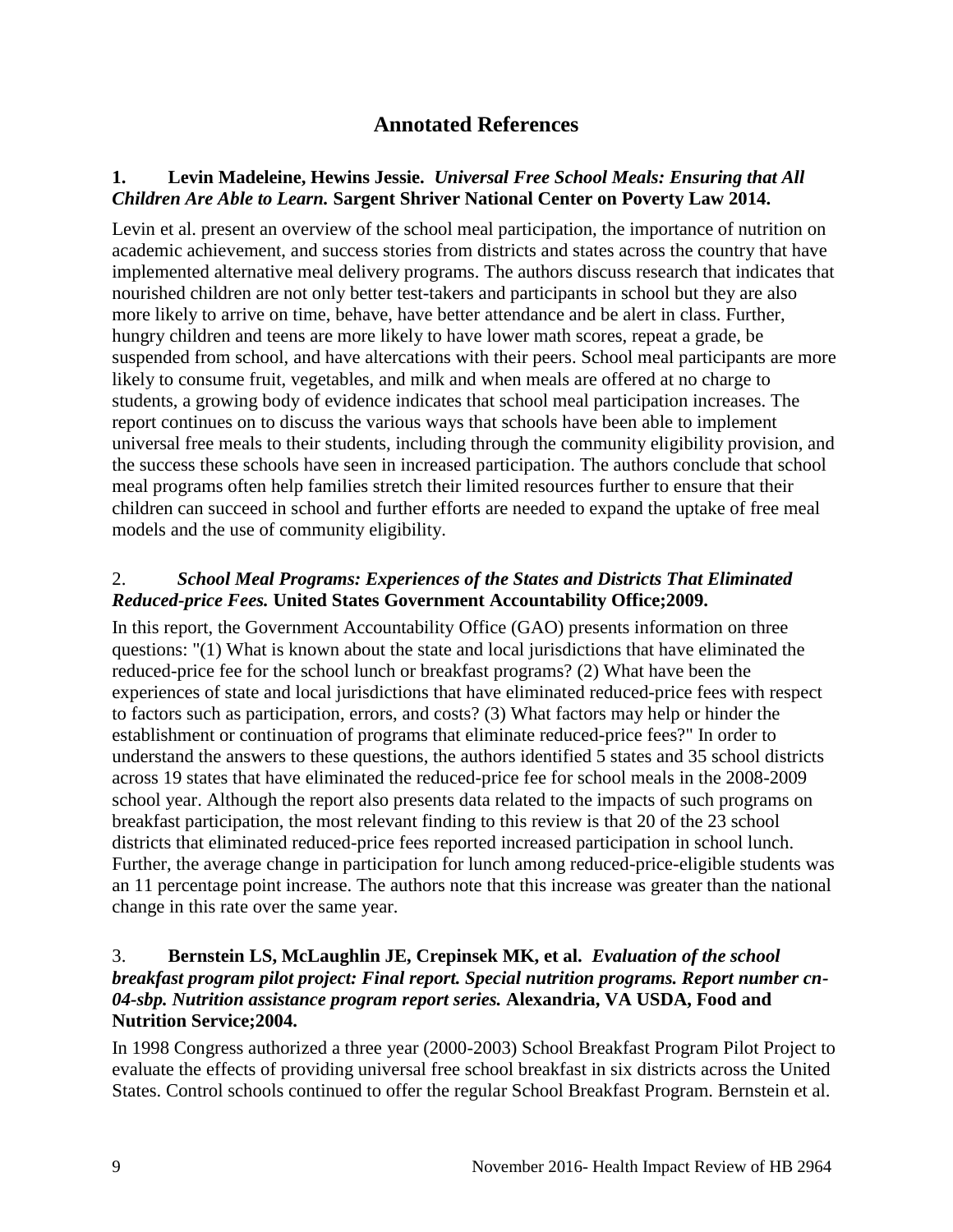found that schools offering universal free school breakfast saw an increase in participation in the School Breakfast Program in the first year of the pilot. However, schools that also offered breakfast in the classroom saw significantly larger increases in participation (from 27% in the base year to 66% the following year) compared to schools that did not offer breakfast in the classroom (from 17% in the base year to 28% the following year). The rate of participation in the control schools stayed relatively constant increasing from 20% to 21%.

#### <span id="page-11-1"></span>4. **Levin Madeleine, Neuberger Zoe.** *Community Eligibility: Making High-Poverty Schools Hunger Free* **Food Research and Action Center and the Center on Budget and Policy Priorities;2013.**

In this report, the authors analyze participation in the seven states that have implemented community eligibility program in the 2011-2012 and 2012-2013 school years. Community eligibility is a provision of The Health, Hunger Free Kids Act that allows the highest poverty schools and school districts in the country to serve breakfast and lunch at no cost to all students. Participating schools and districts are reimbursed using a formula based on the percentage of students participating in other programs such as the Supplemental Nutrition Assistance Program (SNAP) and Temporary Assistance for Needy Families (TANF). The authors begin by discussing the benefits for this program to both students and schools, which include benefits such as increased access to healthy meals, less paperwork for families and schools, more costeffective, and the use of innovative breakfast models. In the 2012-2013 school year, approximately 2,273 schools offered the community eligibility model in seven states including District of Columbia, Illinois, Kentucky, Michigan, New York, Ohio, and West Virginia. The most relevant finding reported in this article is that schools that have adopted community eligibility have seen striking increases in participation in the school meal programs compared to other non-participating schools and their own schools prior to implementation. For example, participation in lunch was 47% higher in community eligibility schools than non-participating schools across Illinois, Kentucky, and Michigan. Further, in these same schools that have been participating for two years, the average daily lunch participation rose 13%. The report concludes by stating that these states can serve as guides for other states and school districts that aim to utilize community eligibility to help their students succeed by providing the healthy meals that they need.

#### <span id="page-11-0"></span>5. **Clark M. A., Fox M. K. Nutritional quality of the diets of US public school children and the role of the school meal programs.** *Journal of the American Dietetic Association.* **Feb 2009;109(2 Suppl):S44-56.**

Clark et al. aimed to assess the nutritional quality of diets of children enrolled in public school in the United States and to understand the association between participation in the National School Lunch Program (NSLP) and the nutritional quality of their diets. The authors analyzed data from 2,314 children in grades 1 through 12 who participated in the nationally representative School Nutrition Dietary Assessment Study (SNDA-III) from the 2004-2005 school year. Children's dietary intakes were measured using an in-person 24-hour dietary recall, which were then coded for their nutrient values. The results indicate that most school-age children in public schools in the U.S. have adequate intakes of most vitamins and minerals, although some have excessive intakes of saturated fat and sodium. Additionally, this study found that participation in the school meal program was associated with an increased likelihood of adequate vitamin and mineral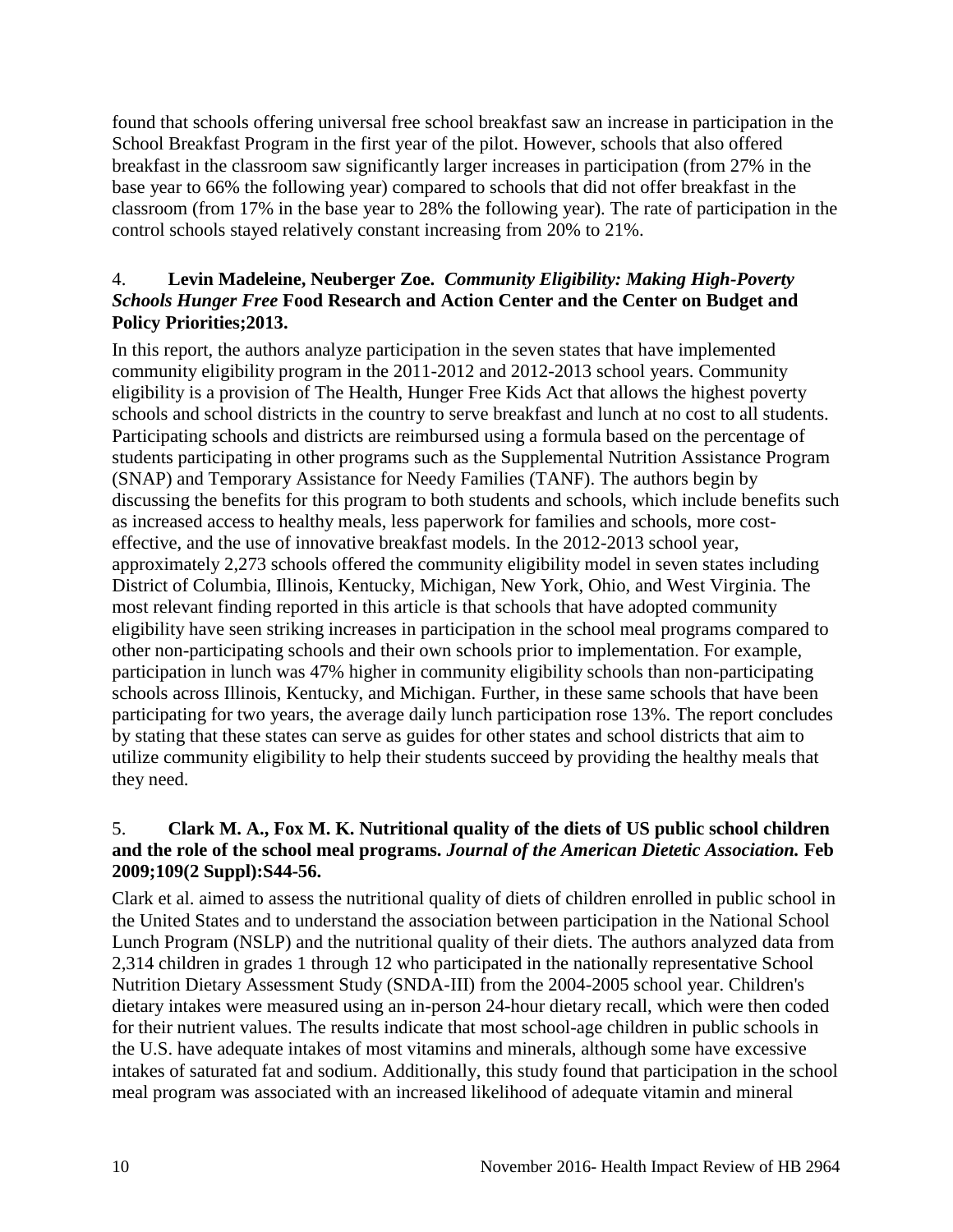uptake, but also higher sodium intake. The authors conclude that it is important to continue to improve children's food consumption patterns both at school and away through strategies such as reducing snack foods and nutrition education programs.

#### <span id="page-12-0"></span>6. **Condon Elizabeth, Drilea Susan, Lichtenstein Carolyn, et al.** *Diet Quality of American School Children by National School Lunch Program Participation Status: Data from the National Health and Nutrition Examination Survey, 2005-2010.* **United States Department of Agriculture;2015.**

Using data from "What We Eat in America" from 2005-2010, which is part of the National Health and Nutrition Examination Survey (NHANES), the authors aimed to identify differences between National School Lunch Program (NSLP) participants and nonparticipants. The data were assessed by age category (5-8 years, 9-13 years, and 14-18 years) for outcome measures such as usual nutrient intake, body mass index, and healthy eating index scores. The authors also analyzed differences between participants and nonparticipants in two income groups: "(1) children from families who were income-eligible to receive free or reduced-price meals (hereafter referred to as income-eligible children) and (2) children from higher-income families who were not eligible to receive free or reduced-price meals (but could participate in the NSLP by paying the full price for their meal)." The evidence indicates that NSLP participants in both income groups were more likely than nonparticipants to consume vegetables, fluid milk, flavored milk, and fruit or fruit juice, and less likely to consume salty snacks, and sweets and desserts at lunch. Further, income-eligible NSLP participants had a higher Healthy Eating Index-2005 (HEI-2005) score than nonparticipants. HEI-2005 is a measure of diet quality that reflects a person's conformance to the Dietary Guidelines recommendations. Other measures of nutrient intake, food consumption patterns, and overweight and obesity were similar among all school children. The authors conclude that children who participate in NSLP tend to make healthier choices at lunch than those who do not participate, particularly among income-eligible children, and that the NSLP is an important source of nutrition for school children.

#### <span id="page-12-1"></span>7. **Farris A. R., Misyak S., Duffey K. J., et al. Nutritional comparison of packed and school lunches in pre-kindergarten and kindergarten children following the implementation of the 2012-2013 National School Lunch Program standards.** *Journal of nutrition education and behavior.* **Nov-Dec 2014;46(6):621-626.**

Farris et al. examined the nutritional quality of packed lunches versus school lunches for prekindergarten and kindergarten children in 3 schools in rural Virginia. In total, the authors analyzed the macro and micronutrient quality of 1,314 lunches of which 42.8% were packed lunches. The results indicate that school lunches were lower in calories, fat, saturated fat, sugar, vitamin C, and iron but were higher in protein, sodium, fiber, vitamin A, and calcium. Further, school lunches were more likely to contain fruit, vegetables, milk, and juice with no added sugars. The authors conclude that school lunches were more likely to meet nutrition standards than packed lunches and they suggest that schools consider policy changes to encourage healthier options for packed lunches.

#### <span id="page-12-2"></span>8. **Hanson K. L., Olson C. M. School meals participation and weekday dietary quality were associated after controlling for weekend eating among U.S. school children aged 6 to 17 years.** *Journal of Nutrition.* **May 2013;143(5):714-721.**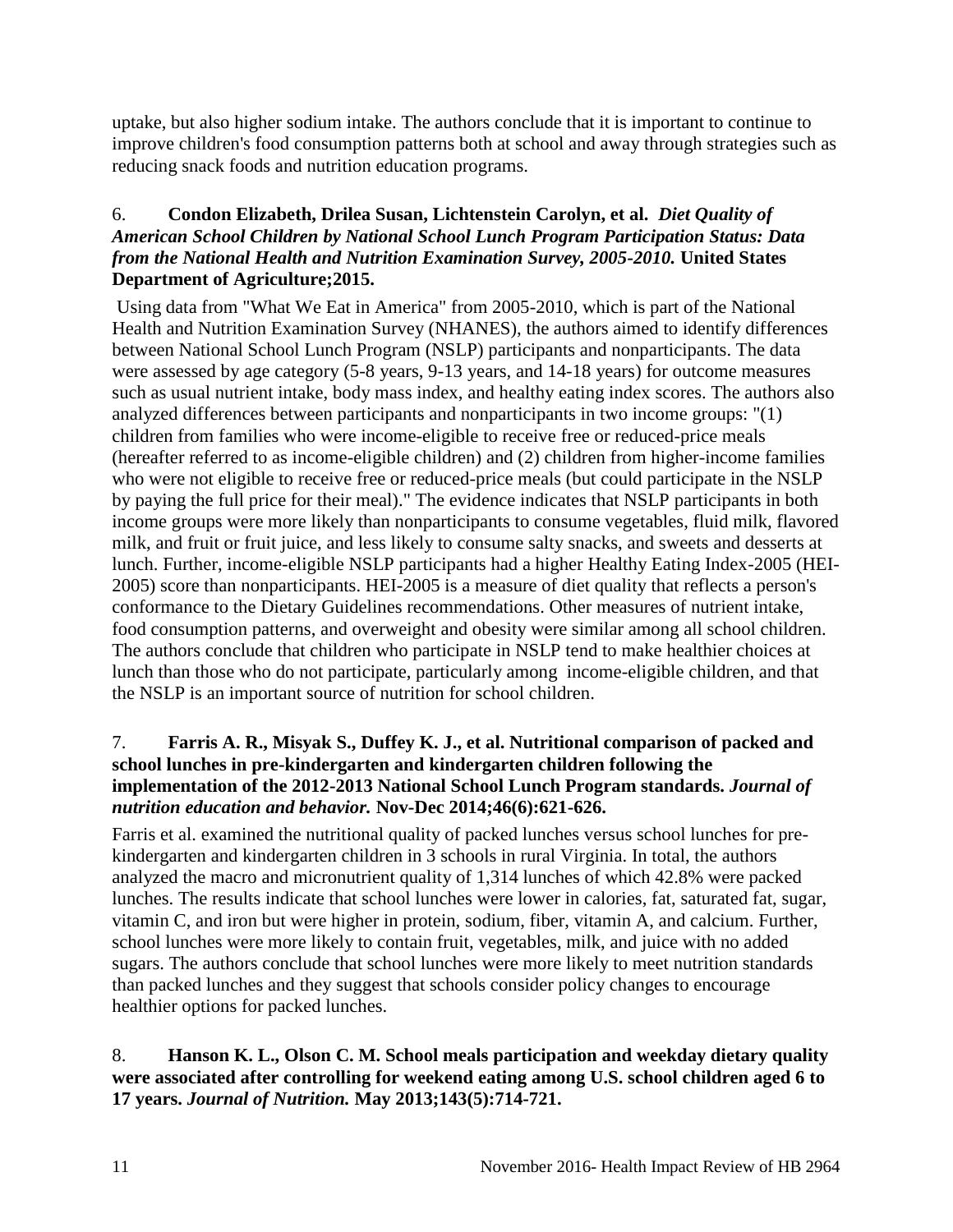Using data from the National Health and Nutrition Examination Study (NHANES), Hanson et al. examined the relationships between school meals participation and weekday energy intake and dietary quality. NHANES data from 2003-2008 were analyzed for children aged 6-17 with dietary recall data for one weekday and one weekend day ( $n = 2376$ ). The outcomes of interest were estimated energy requirement (%EER) and differences in Healthy Eating Index-2005 (HEI) scores for breakfast, lunch, and for the entire day. The authors found that, "[o]verall, school meals participants and nonparticipants had equivalent %EERs and total HEI scores, but participants scored higher for milk and lower for saturated fat and sodium after adjustment for weekend eating. Family income moderated the relationship between school meals participation and HEI. Low-income children who ate school breakfast and lunch had significantly higher total HEI, and total grain, and meat and beans component scores." The authors conclude that further research is needed to better understand ways to improve the diets of American children and that the new nutrition standards put forth by the Healthy Hunger-Free Kids Act of 2010 may be differentially affecting the dietary intakes of low-income participants.

#### <span id="page-13-1"></span>9. **Mathias K. C., Jacquier E., Eldridge A. L. Missing lunch is associated with lower intakes of micronutrients from foods and beverages among children and adolescents in the United States.** *Journal of the Academy of Nutrition and Dietetics.* **Apr 2016;116(4):667-676 e666.**

Mathias et al. utilize data from the National Health and Nutrition Examination Survey to determine whether missing lunch is associated with lower daily intakes of micronutrients among US children and adolescents. Data from the 2009-2010 and 2011-2012 NHANES were combined for a total sample of 4,755 individuals aged 4 to 18 years. The authors note the importance of this research stems from the estimate that in the United States, lunch contributes more than 20% of the daily intakes of most micronutrients for children and adolescents consuming lunch. The data indicate that, "...missing lunch was associated with lower micronutrient intakes, with the lunch meal primarily responsible for the higher micronutrient intakes of lunch consumers compared with nonconsumers. Missing lunch was also associated with lower energy, fiber, and sodium intakes." While the focus of much research has historically been on the importance of breakfast, these findings identify potential concerns for children missing lunch and the opportunities that the National School Lunch Program has to fill in these nutritional gaps.

## <span id="page-13-0"></span>10. **Alaimo Katherine, Olson Christine M., Frongillo Edward A. Food insufficiency and American school-aged children's cognitive,**

## **academic, and psychosocial development.** *Pediatrics.* **2001;108(1):44-53.**

Alaimo et al. analyzed data from the Third National Health and Nutrition Examination Survey (NHANES III) to investigate the association between food insufficiency and cognitive, academic, and psychosocial outcomes. The study included US children and teens in the 6 to 11 year and 12 to 16 year age groups (n=5,344). Outcomes of interest included sociodemographic data, academic scores, psychosocial outcomes such as emotional, mental, and behavioral problems, health status, previous health, nutrition, social and environmental risk, and food insufficiency defined as "...an inadequate amount of food intake due to a lack of money or resources." The authors found that after controlling for factors such as race/ethnicity, poverty index, age, gender, and metropolitan region food-insufficient children had, "...significantly lower arithmetic scores and were more likely to have repeated a grade, have seen a psychologist, and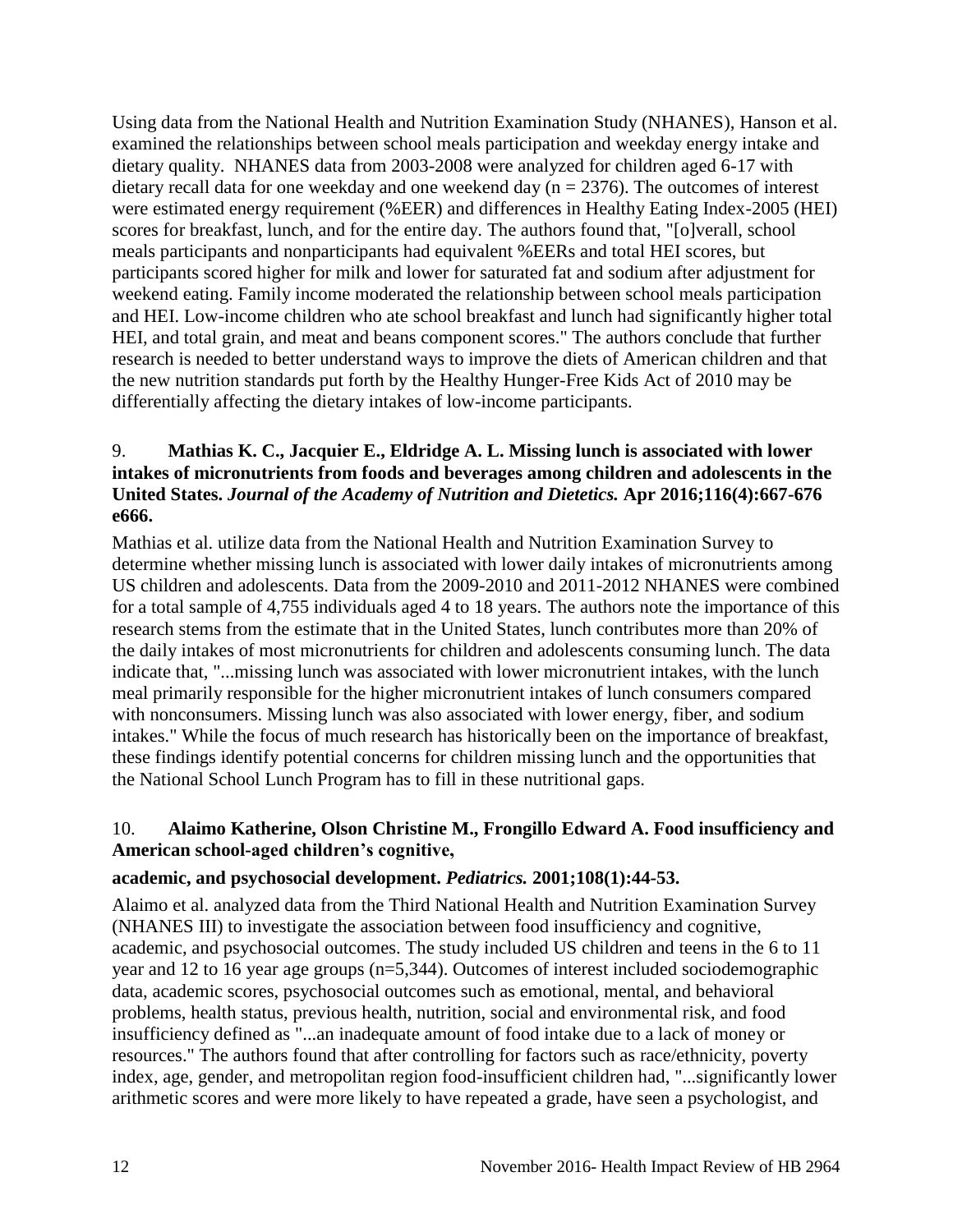have had difficulty getting along with other children. Food-insufficient teenagers were more likely to have seen a psychologist, have been suspended from school, and have had difficulty getting along with other children." Food insufficiency among children is often reflective of the underlying food insufficiency of an entire family and therefore the authors conclude that achieving the goal of increasing food security of American households will likely benefit children.

#### <span id="page-14-1"></span>11. **Florence Michelle D., Asbridge Mark, Veugelers Paul J. Diet Quality and Academic Performance.** *Journal of School Health.* **2008;78(4):209-215.**

Florence et al. used data from the 2003 Children's Lifestyle and School-performance Study (CLASS) to examine the association between overall diet quality and academic performance. CLASS is a large study of health, nutrition, physical activity, school performance, and socioeconomic determinants among students in grade 5 in Nova Scotia, Canada (n=4,589). Diet quality was assessed using a validated food frequency questionnaire and academic performance was measured using the Elementary Literacy Assessment, which is a standardized test commonly used in Nova Scotia. The authors found an independent association between overall diet quality and academic performance in that students with poorer diet quality were significantly more likely to perform worse on the assessment. They also found that students who had an increased consumption of fruits and vegetables, and lower caloric intake of fat were significantly less likely to fail the assessment. Finally, the authors noted that children attending better schools and living in wealthy neighborhoods also performed better, thus demonstrating a socioeconomic component to academic performance.

#### <span id="page-14-2"></span>12. **MacLellan Debbie, Taylor Jennifer, Wood Kyla. Food intake and academic performance among adolescents.** *Canadian Journal of Dietetic Practice and Research.*  **2008;69(3):141-144.**

MacLellan et al. analyzed data from the 2003 Youth Risk Behavior Survey in Prince Edward Island to examine the association between food use and grade, sex, and academic performance. 325 junior high school students (grades 7 through 9) were surveyed to collect demographic data, self-reported academic performance, and dietary data. The authors found that students who reported higher academic performance, measured as average grades above 90%, were more likely to consume milk, vegetables, and fruit daily compared to those with lower grades. They conclude that these findings support an association between dietary behaviors and academic performance but further research with a larger and more representative sample is needed in the future.

## <span id="page-14-0"></span>13. **Ross Amy.** *Nutrition and its Effects on Academic Performance: How Can Our Schools Improve?* **: Northern Michigan University;2010.**

Ross presents a literature review about studies concerning nutrition and its relationship to brain function, cognition, learning, and social behaviors. The author discusses that the relationship between nutrition and cognition has been well researched and a consensus exists among the scientific community that normal brain function is impacted by dietary building blocks such as amino acids, iron, zinc, protein, carbohydrates, and various vitamins and minerals that we derive from our food. A number of studies have examined the association between academic performance, cognitive functioning, and different aspects of health and nutrition. For example,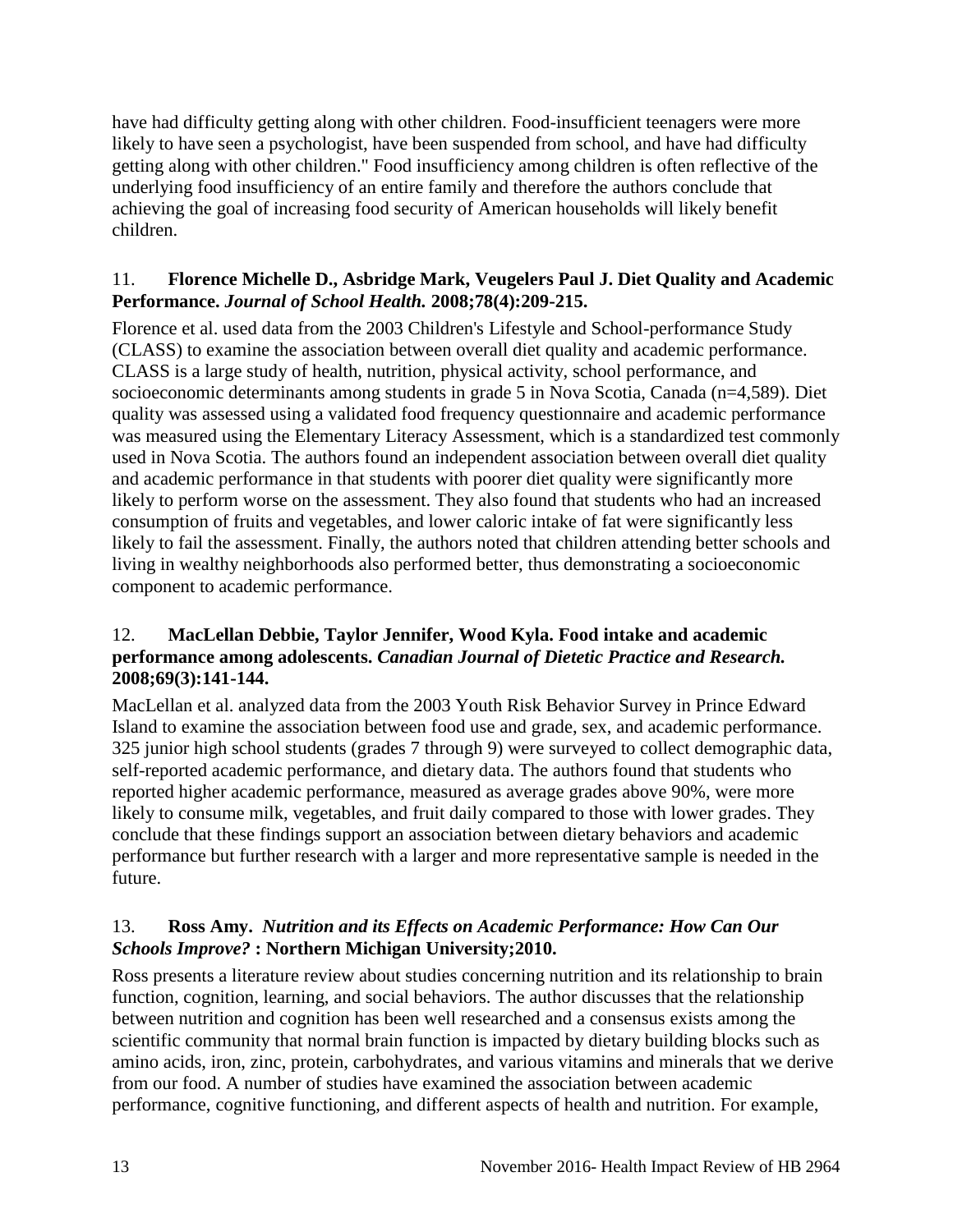one study that Ross noted examined body mass index (BMI) among children ages 8 to 16 and found that as BMI increased, test scores decreased and the odds of poor performance in visuospatial organization and general mental ability were higher among overweight and at-risk children compared to normal weight children. A large number of studies demonstrate similar associations including the relationship between food insecurity, inadequate intakes of nutrients and energy, and outcomes such as lower mean grade point average, lower scores on academic achievement tests, behavior problems, worse school attendance, and more disciplinary action. Ross concludes that when children are not receiving proper nutrition they are unable to reach their full potential and it is therefore extremely important for schools to continue to strive to serve nutritious meals to their students and to teach children the importance of nutrition.

## <span id="page-15-1"></span>14. **Taras Howard. Nutrition and Student Performance at School.** *Journal of School Health.* **2005;75(6).**

Taras presents a literature review of studies published after 1980 that examine the association between nutrition, academic performance, and cognitive function among school-aged children. Articles that met the inclusion criteria were separated into four categories: food insufficiency, iron deficiency and supplementation, deficiency and supplementation of micronutrients, and the importance of breakfast (n>50 articles). Data indicate that iron deficiency is associated with academic disadvantage if the deficiency is great enough to cause anemia, although these effects are diminished with the use of supplementation. There is a lack of consensus in the literature to conclude that additional vitamin or mineral supplementation would be beneficial for academic performance in the United States, although this has shown positive impacts in developing countries. In the United States, food insufficiency has been associated with significantly poorer cognitive functioning, decreased school attendance, and diminished academic achievement. Finally, the literature indicates that there is a positive impact of breakfast on short term cognitive skills.

## <span id="page-15-0"></span>15.*Child Weight and Physical Activity.* **Washington State Department of Health;2013.**

The authors present Washington state data on child weight and physical activity. The data show that in 2012, around 10% of Washington students in grades 8, 10, and 12 were obese and another 13-14% were overweight. Among 10th grade students, American Indian/Alaska Natives, Blacks, Hispanics, and Pacific Islanders were more likely than their white counterparts to be overweight or obese. Nationally, the authors indicate that the percentage of children and adolescents who were defined as overweight has doubled since the early 1970's and in 2012, around 42% of Washington students in grades 8, 10, and 12 reported that they were trying to lose weight.

#### <span id="page-15-2"></span>16. **Ebbeling Cara B., Pawlak Dorota B., Ludwig David S. Childhood obesity: publichealth crisis, common sense cure.** *The Lancet.* **2002;360(9331):473-482.**

Ebbeling et al. present a global literature review on the scope of the childhood obesity problem and developments in the establishment of a cause, prevention, and treatment for obesity. Rates of childhood obesity have grown across the globe, with a nearly 2 to 3 fold increase in the rates in the United States over the last 25 years. Most relevant to this review, the authors examined extensive literature that demonstrates the association between childhood obesity and hypertension, high blood lipids, chronic inflammation, increased blood clotting tendency, endothelial dysfunction, hyperinsulinaemia, sleep apnea, asthma, and type 2 diabetes. Further,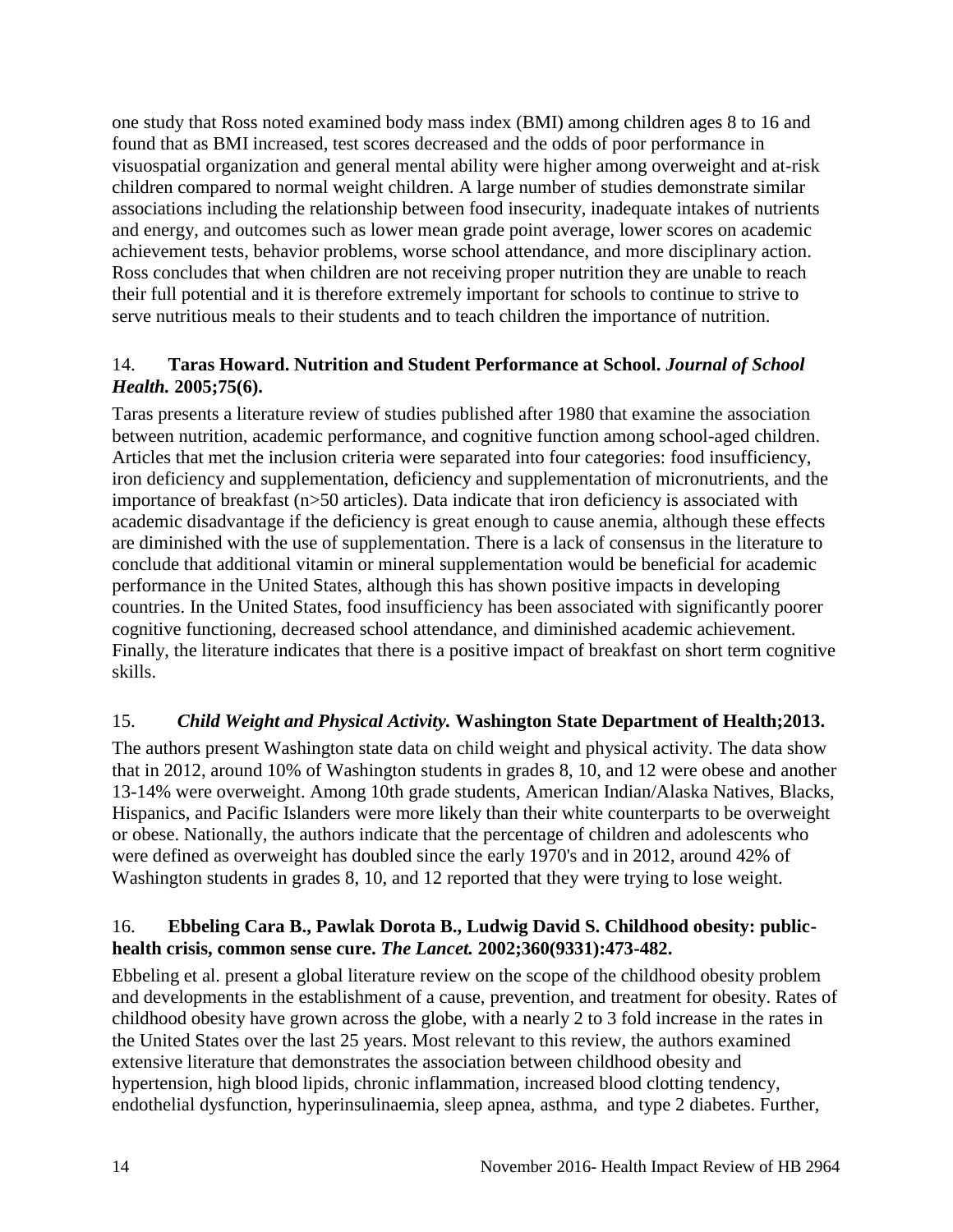type 2 diabetes presents additional risks such as heart disease, stroke, kidney failure, and blindness. In addition to the physical health risks from childhood obesity, many studies have indicated substantial psychosocial consequences such as negative self-image and stereotyping. The authors note that Black and Hispanic youth in the United States are at a greater risk for type 2 diabetes and cardiovascular disease than their white counterparts.

## <span id="page-16-1"></span>17. **Jay Shubrook Jr.** *Childhood Obesity and the Risk of Diabetes in Minority Populations* **American Osteopathic Association Health Watch;2011.**

Shubrook presents data on childhood obesity and diabetes among children in the United States. Data shows that childhood obesity increases the risk of adult obesity with estimates indicating that obese children as young as age 6 have a 50% chance of being obese as an adult. Further data indicates that childhood obesity increases the risk of coronary heart disease and mortality as an adult. Data from the National Health and Nutrition Examination Survey (NHANES) show that Hispanic and non-Hispanic black children have the highest rates for childhood obesity in the United States. There also appears to be a disproportionately higher incidence of type 2 diabetes among minority children with the highest incidence found among Navajo Indian females (38.42 cases per 100,000 people compared to 3.7 cases per 100,000 white females). Shubrook concludes that the burden of obesity is of great concern, particularly among minority populations in the U.S. and this increased risk needs to be acknowledged in order to address the problem effectively.

#### <span id="page-16-0"></span>18. **Lucio R, Hunt E, M Bornovalova. Identifying the necessary and sufficient number of risk factors for predicting academic failure.** *Developmental psychology.* **2012;48(2):422- 428.**

Lucio et al. analyzed data from the Educational Longitudinal Study: 2002 which includes a national sample of 14,796 students. The authors used a 5-step process to identify which factors contribute to academic 'failure'—a grade point average (GPA) of less than 2.0 which is the minimum GPA needed to graduate from high school. They found that a number of academic outcomes impact a student's GPA and therefore their ability to attain a high school diploma. Many of these are academic outcomes that other research has found to be impacted by skipping breakfast such as academic engagement, grade retention, and behavior among students. The authors also found that the odds of passing decreased with each additional risk factor: "For each risk factor that is added, there is a 47% increased likelihood of failing."

#### 19. **Melby J. N., Conger R. D., Fang S. A., et al. Adolescent family experiences and educational attainment during early adulthood.** *Developmental psychology.* **Nov 2008;44(6):1519-1536.**

Melby et al. analyzed data from a longitudinal study of two-biological-parent intact families in Iowa. They had a sample size of 451 families. The researchers conducted modeling to determine what factors impact educational attainment and found level of academic engagement was strongly correlated with later educational attainment.

## 20. **Ou Suh-Ruu, Reynolds Arthur J. Predictors of educational attainment in the Chicago Longitudinal Study.** *School Psychology Quarterly.* **2008;23(2):199-229.**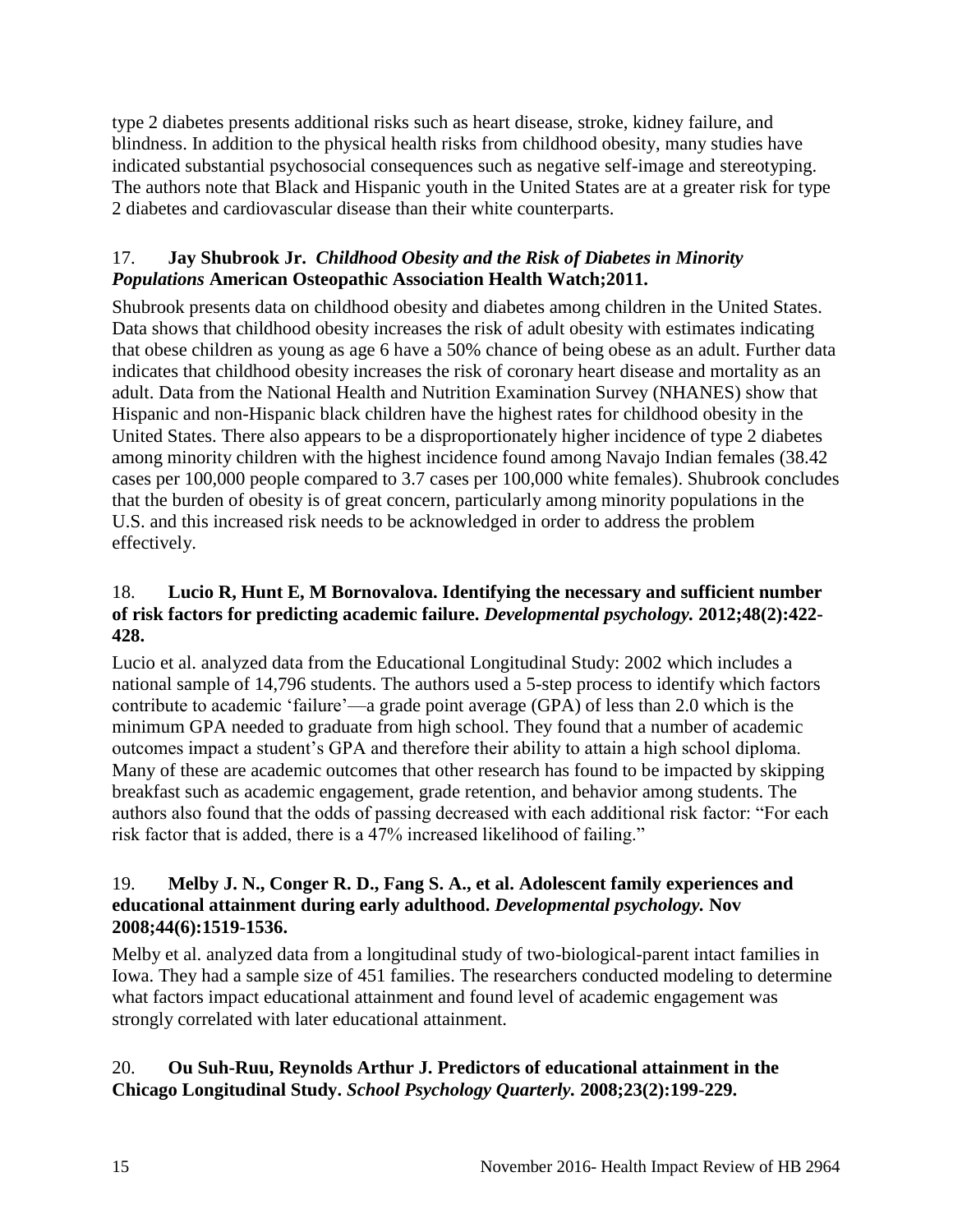Ou and Reynolds analyzed data from the Chicago Longitudinal Study, using a sample size of 1,286 youth in order to investigate predictors of high school completion and total educational attainment. They found that, among other factors, school absences, grade retention, and youth's educational expectations all influenced educational attainment.

## <span id="page-17-2"></span>21. **Winding T. N., Nohr E. A., Labriola M., et al. Personal predictors of educational attainment after compulsory school: influence of measures of vulnerability, health, and school performance.** *Scandinavian journal of public health.* **Feb 2013;41(1):92-101.**

Winding et al. analyzed data from a 2004 questionnaire completed by a cohort of adolescents born in 1989 (n=3053) in Denmark (83% response rate) and linked 2010 educational attainment data from Statistics Denmark. This allowed for a follow-up of 6.5 years. The authors found that low grades during primary school was predictive of not having completed a secondary education by age 20/21 (odds ratios between 1.7 and 2.5). For students with low math grades this association was even stronger. The authors cite two additional studies which have also found an association between school performance and later educational attainment.

## <span id="page-17-0"></span>22.*Health of Washington State: Mental Health.* **Washington State Department of Health;2008.**

Washington Behavioral Risk Factor Surveillance System (BRFSS) data from 2004-2006 indicate that American Indians and Alaska Natives and non-Hispanic black individuals reported significantly higher rates of poor mental health compared to other groups. These relationships persisted after adjusting for additional factors such as age, income, and education. Washington BRFSS data also show an association between lower annual household income and poor mental health, a relationship that was also shown with education. It is well understood that mental health is also closely related to other areas such as employment opportunities, physical health, substance abuse. This report also highlights a Washington state study from 2002 that reveal that 16% of individuals in the state who were receiving publicly funded mental health services had at least one felony conviction, a rate over twice that of the general population.

#### <span id="page-17-1"></span>23. **Centers for Disease Control and Prevention. Behavioral Risk Factor Surveillance System Prevalence And Trends Data: Washington-2014. 2014;**

## **[http://apps.nccd.cdc.gov/brfss/page.asp?cat=XX&yr=2014&state=WA#XX.](http://apps.nccd.cdc.gov/brfss/page.asp?cat=XX&yr=2014&state=WA#XX) Accessed August 16, 2016.**

Behavioral Risk Factor Surveillance System (BRFSS) 2014 data from Washington state show significant correlations between lower income and a number of health indicators including: worse overall self-reported health, depression, asthma, arthritis, stroke, oral health, tobacco use, women's health indicators, health screening rates, physical activity, and diabetes. Data also show that as educational attainment increases income level also increases.

## <span id="page-17-3"></span>24. **Christensen Trevor, Weisser Justin.** *Health of Washington State Report: Tobacco Use.* **Washington State Department of Health;2015.**

Christensen et al. report Washington state Behavioral Risk Factor Surveillance System (BRFSS) data from 2012 to 2014 indicate that prevalence of smoking decreases as income and levels of education increase. Further, American Indians and Alaska Natives (AI/AN) and Native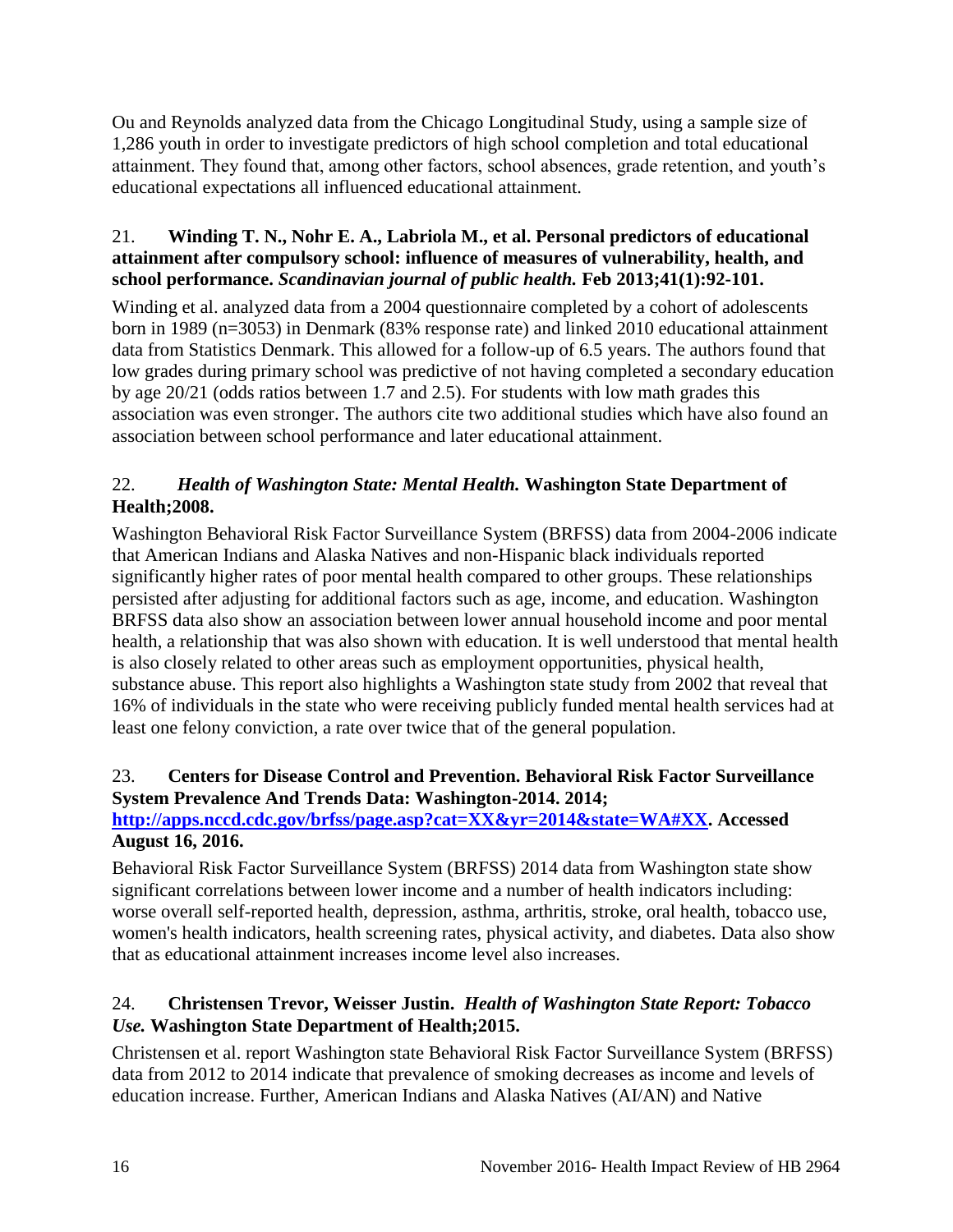Hawaiian/Other Pacific Islander populations have significantly higher smoking rates than white, black, Hispanic, and Asian populations.

#### 25. **Kandel Denise B., Griesler Pamela C., Schaffran Christine. Educational attainment and smoking among women: Risk factors and consequences for offspring.** *Drug and Alcohol Dependence.* **2009;104:S24-S33.**

Researchers examined United States data from four national data sets and found that, among women, lower levels of education are associated with greater risk of being a current smoker, smoking daily, smoking heavily, being nicotine dependent, starting to smoke at an early age, having higher levels of circulating cotinine (a metabolite of nicotine) per cigarettes smoked, and continuing to smoke in pregnancy. In addition, lower levels of maternal education were linked to increased risk of antisocial behavior among offspring.

## <span id="page-18-0"></span>26. **Kemple Angela.** *Health of Washington State Report: Diabetes.* **Washington State Department of Health;2016.**

Kemple presents data from Washington regarding diabetes in the state. Washington data from the Behavioral Risk Factor Surveillance System (BRFSS) from 2012-2014 show that among adults, the percentage of persons with diabetes increased as household income decreased. This relationship was also true for education. Further, BRFSS data also show that age-adjusted diabetes prevalence is highest among those who are Hispanic, American Indian/Alaska Native, and black.

#### 27. **McCarty C. A., Mason W. A., Kosterman R., et al. Adolescent school failure predicts later depression among girls.** *Journal of Adolescent Health.* **Aug 2008;43(2):180- 187.**

McCarty et al. conducted a prospective longitudinal cohort study with a sample of 808 youth followed from ages 10 to 21. The researchers discovered that adolescent school 'failure' (meaning being suspended, expelled, or dropping out of high school early) predisposed girls to depression in early adulthood.

## 28. **McLaren L. Socioeconomic status and obesity.** *Epidemiologic reviews.* **2007;29:29- 48.**

McLaren et al. conducted a meta-analysis exploring the relationship between obesity and SES among adults. A total of 333 studies published internationally met the inclusion criteria. In highly developed countries, the majority of the studies found higher body weights among women with lower education attainment. Nearly 50% of the studies in highly developed countries found the same relationship for men.

## 29. **Mersky JP, AJ Reynolds. Educational success and adult health: Findings from the Chicago longitudinal study.** *Prevention Science.* **2009;10(2):175-195.**

Mersky and Reynolds analyzed data from a Chicago prospective cohort study that followed 1,539 individuals. Results indicate that high school completion was significantly and inversely associated with tobacco smoking, frequent substance use, depression, and no health insurance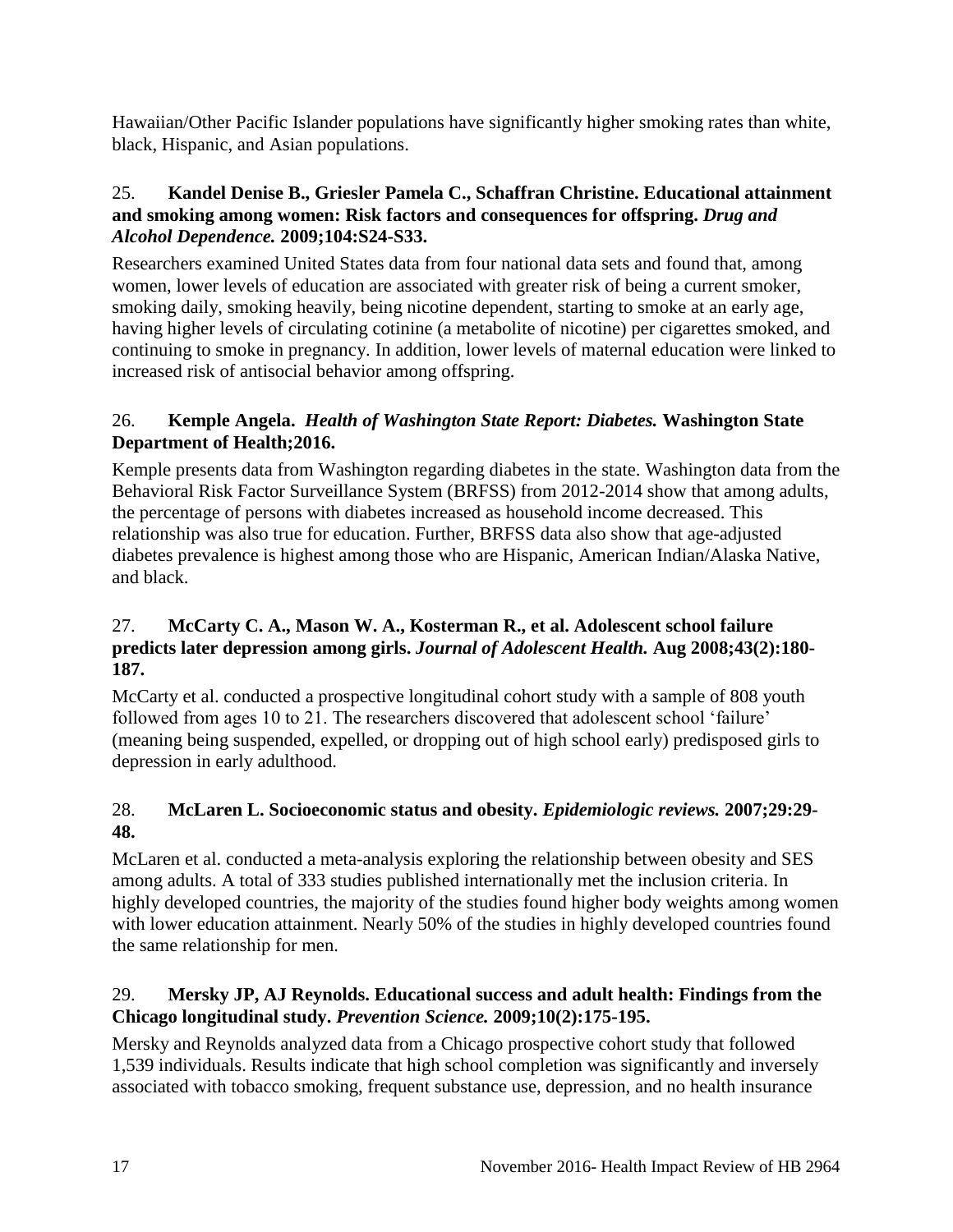coverage. In addition, middle school reading performance was inversely related to depression and student's expectation to attend college was negatively associated with frequent drug use.

## 30. **Mezuk B, Eaton WW, Golden SH, et al. The influence of educational attainment on depression and risk of type 2 diabetes.** *American journal of public health.* **2011;98(8):1480.**

Researchers analyzed adult survey data collected in the Baltimore Epidemiological Catchment Area and then conducted follow-up interviews with the survey cohort. Mezuk et al. found a statistically significant association between type 2 diabetes and lower educational attainment. In addition, the data indicate that depression was associated with type 2 diabetes, but each year of education attained decreased the risk of type 2 diabetes for those experiencing depression.

## <span id="page-19-0"></span>31. **Poel A.** *Health of Washington State Report: Mortality and Life Expectancy. Data Update 2015.* **Washington State Department of Health;2015.**

Poel presents Washington state data on mortality and life expectancy. The data show that ageadjusted death rates were higher in Washington census tracks with higher poverty rates. The state data also show that American Indian/Alaska Natives, Native Hawaiian/Other Pacific Islanders, and black residents had the highest age-adjusted death rate and shortest life expectancy at birth compared to other groups in the state.

## <span id="page-19-1"></span>32. **Serafin M.** *Health of Washington State Report: Self-reported Health Status. Data Update 2016.* **Washington State Department of Health;2016.**

Serafin presents data from Washington state on self-reported health status. The data show that after accounting for age, education, race and ethnicity, household income was a strong predictor of self-reported health status. Health status varied by race and ethnicity, with close to 35% of Hispanics, 30% of American Indian/Alaska Natives, and 20% of Native Hawaiian/Other Pacific Islanders reporting fair or poor health. Washington Behavioral Risk Factor Surveillance System (BRFSS) data from 2012-2014 also show that education was a strong predictor of self-reported fair or poor health after adjusting for age.

#### 33. **Skodova Z., Nagyova I., van Dijk J. P., et al. Socioeconomic differences in psychosocial factors contributing to coronary heart disease: a review.** *Journal of clinical psychology in medical settings.* **Sep 2008;15(3):204-213.**

Skodova et al. conducted a meta-analysis of the literature addressing the relationships between SES, coronary heart disease (CHD), and psychosocial factors contributing to coronary heart disease. Researchers identified 12 studies that met their inclusion criteria. They found that higher levels of education are associated with lower rates of CHD, and that decreasing education is associated with factors that are linked to CHD such as depression, anxiety, hostility, and a lack of social supports.

#### 34. **Steptoe A., Hamer M., Butcher L., et al. Educational attainment but not measures of current socioeconomic circumstances are associated with leukocyte telomere length in healthy older men and women.** *Brain, behavior, and immunity.* **Oct 2011;25(7):1292-1298.**

Steptoe et al. analyzed data collected from 543 male and female London-based civil servants of white European origin. All participants were between the ages of 53 and 76 and healthy.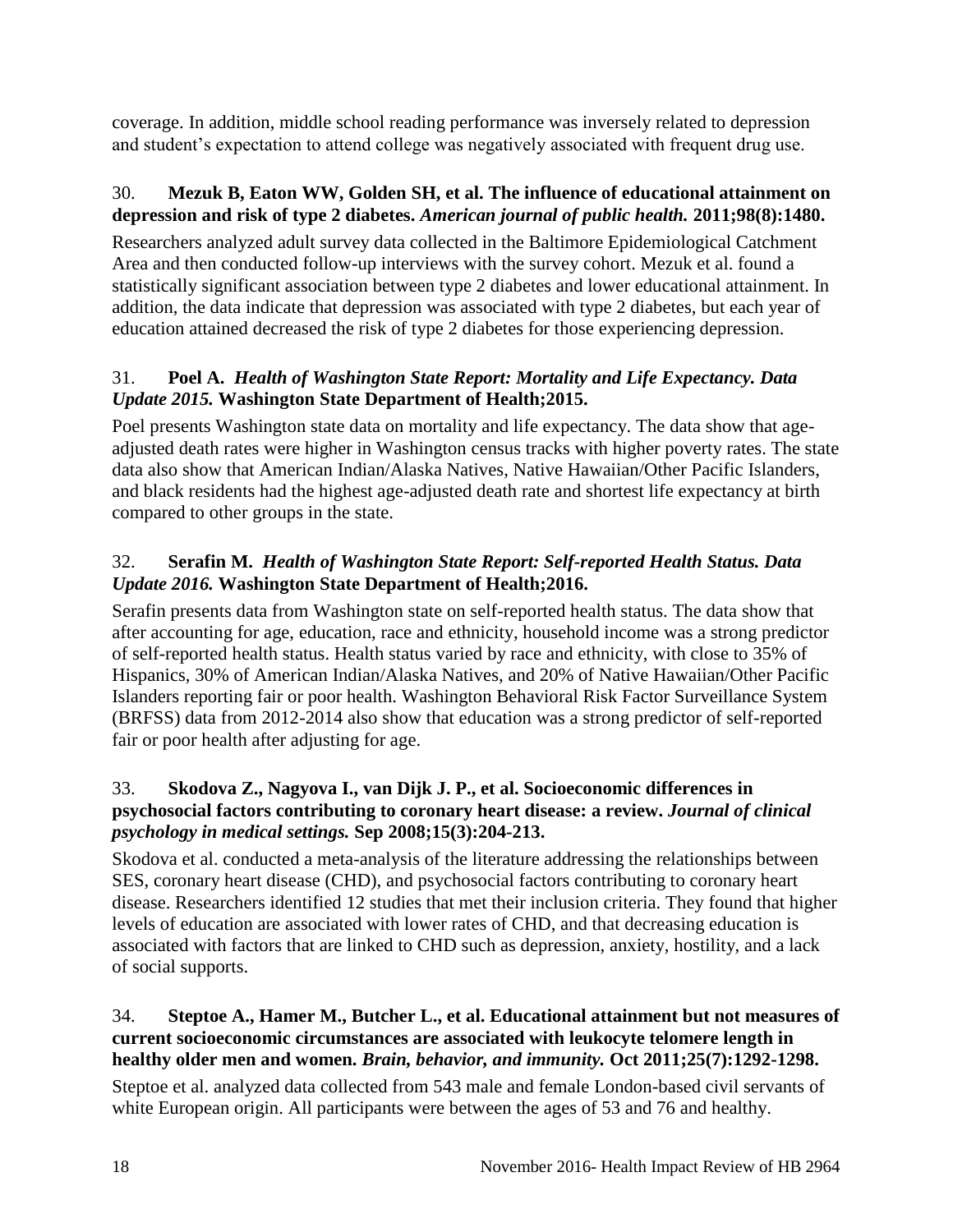Researchers looked at blood samples to determine telomere length and telomerase activity. Telomere shortening is associated with aging. Short telomeres are also associated with increased risk of premature heart attack and mortality. Researchers found that lower educational attainment was associated with shorter telomere length after controlling for biological and behavioral covariates. This association remained significant even after adjusting for current SES. Researchers speculated that low educational attainment may be an indicator of long-term lower SES, and may be associated with accumulated stress resulting in telomere shortening. They also postulate that education may promote problem-solving skills leading to reduced responses to stress, thereby impacting aging.

#### <span id="page-20-0"></span>35. **Bureau of Labor Statistics website. Employment projections: Earnings and unemployment rates by educational attainment. Last Updated March 15, 2016; [http://www.bls.gov/emp/ep\\_chart\\_001.htm.](http://www.bls.gov/emp/ep_chart_001.htm) Accessed November 1, 2016.**

National data from 2015 indicate that as educational attainment increases median weekly earnings also increase and unemployment rates decrease.

## <span id="page-20-1"></span>36. **Ellings Amy.** *Health of Washington State Report: Obesity and Overweight.* **Washington State Department of Health;2015.**

Ellings reports Washington state Behavioral Risk Factor Surveillance System (BRFSS) data from 2002-2014, which shows that obesity rates are the highest among low income families and that as income increases, rates of obesity decrease. Further, individuals that graduated college or attended some college had lower rates of obesity than those who had a high school education or less. Black, American Indian and Alaska Native, and Hispanic Washington residents had higher rates of obesity even after accounting for gender, income, education, and age.

## 37. **Paul Karsten I., Moser Klaus. Unemployment impairs mental health: Metaanalyses.** *Journal of Vocational Behavior.* **2009;74(3):264-282.**

Paul et al. conducted a meta-analysis of 237 cross-sectional and 87 longitudinal studies that examined the relationship between mental health and unemployment. The meta-analysis of cross-sectional data revealed that unemployed persons showed significantly more symptoms of distress and impaired well-being than did employed persons. The meta-analyses of longitudinal studies and natural experiments supported the concept that unemployment is not only correlated to distress but also causes it.

#### <span id="page-20-2"></span>38. **Ponnet K. Financial stress, parent functioning and adolescent problem behavior: an actor-partner interdependence approach to family stress processes in low-, middle-, and high-income families.** *Journal of youth and adolescence.* **Oct 2014;43(10):1752-1769.**

Ponnet cites extensive evidence on the relationship between financial hardship and emotional problems among youth and adults, family conflict, problem behavior among adolescents, and psychological distress. The author analyzed data from a subsample of two-parent families with children between 11 and 17 years of age from the Relationship between Mothers, Fathers and Children study drawn from the Dutch-speaking part of Belgium ( $n= 1,596$  individuals from 798 families). Analysis showed that parents in low-income groups had significantly more financial stress than those in middle-income and high-income groups. The author found that the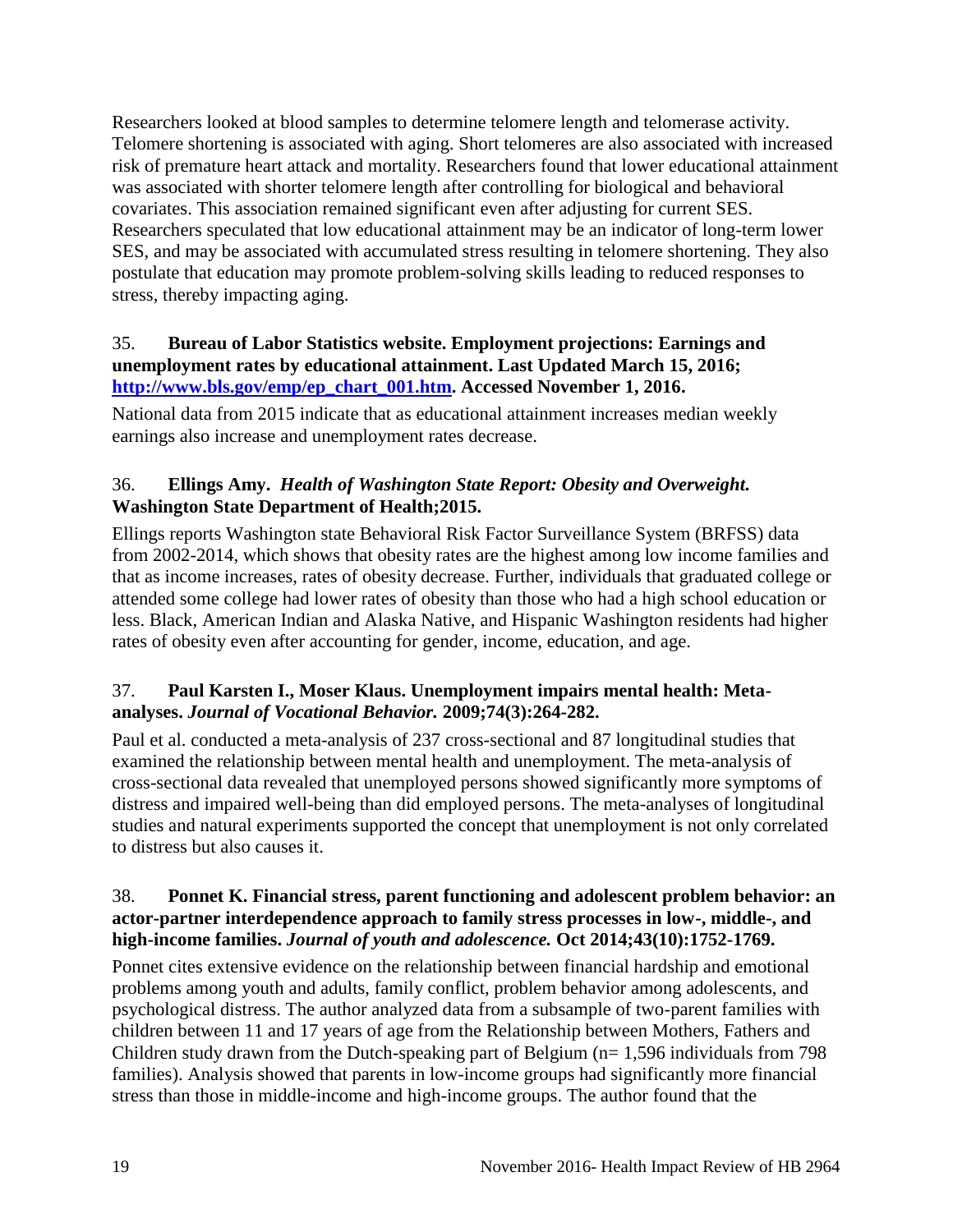association between financial stress and problem behavior in adolescents is mediated by depressive symptoms, interparental conflict, and positive parenting. They also found that financial stress had more detrimental impacts on depressive feelings for mothers with low incomes than for those with higher incomes.

#### <span id="page-21-0"></span>39. **Prause J., Dooley D., Huh J. Income volatility and psychological depression.**  *American journal of community psychology.* **Mar 2009;43(1-2):57-70.**

Prause et al. analyzed a sample  $(n = 4,493)$  from the National Longitudinal Survey of Youth. Researchers found that income volatility was significantly associated with depression; and downward volatility (frequent losses in income) was significantly associated with depression even after controlling for baseline depression. High income appeared to act as a buffer, so those with lower incomes were more vulnerable to the adverse effects of downward volatility.

#### <span id="page-21-2"></span>40. **Spencer N., Thanh T. M., Louise S. Low income/socio-economic status in early childhood and physical health in later childhood/adolescence: a systematic review.**  *Maternal and child health journal.* **Apr 2013;17(3):424-431.**

Spencer et al. conducted a meta-analysis of studies examining the relationship between low socioeconomic status in the first five years of life and physical health outcomes in later childhood and adolescence. Nine studies met the researchers' strict inclusion criteria. The studies indicated significant associations between early childhood low-income status and a number of adverse health outcomes including: activity-limiting illness, parent-reported poor health status, acute and recurrent infections, increasing body mass index (BMI), dental caries, and higher rates of hospitalization.

#### <span id="page-21-1"></span>41. **Subramanyam M., Kawachi I., Berkman L., et al. Relative deprivation in income and self-rated health in the United States.** *Social science & medicine.* **Aug 2009;69(3):327- 334.**

Subramanyam et al. analyzed data from the 2002, 2004, and 2006 Current Population Surveys conducted by the United States Census Bureau. Researchers found that individuals from the lowest income category were over five times more likely to report being in poor health than participants from the highest income category. In addition, they found that relative deprivation (the differences in incomes between an individual and others who have higher incomes than that individual [one measure of income inequality]) appeared to explain a large part of this association.

#### 42. **VanEenwyk J.** *Health of Washington State Report: Socioeconomic Position in Washington.* **Washington State Department of Health;2014.**

VanEenwyk presents data about socioeconomic position in Washington State including differences within the state as well as statewide differences compared to national data. Data indicate that compared to the United States as a whole, fewer Washington residents are living in poverty and a higher percentage of residents ages 25 and older have college degrees. However, these economic resources are not evenly distributed among all Washington residents. Females in Washington were more likely to be living in poverty than males and were also more likely to have lower wages. Further, American Indian and Alaska Native, Hispanic, and black residents